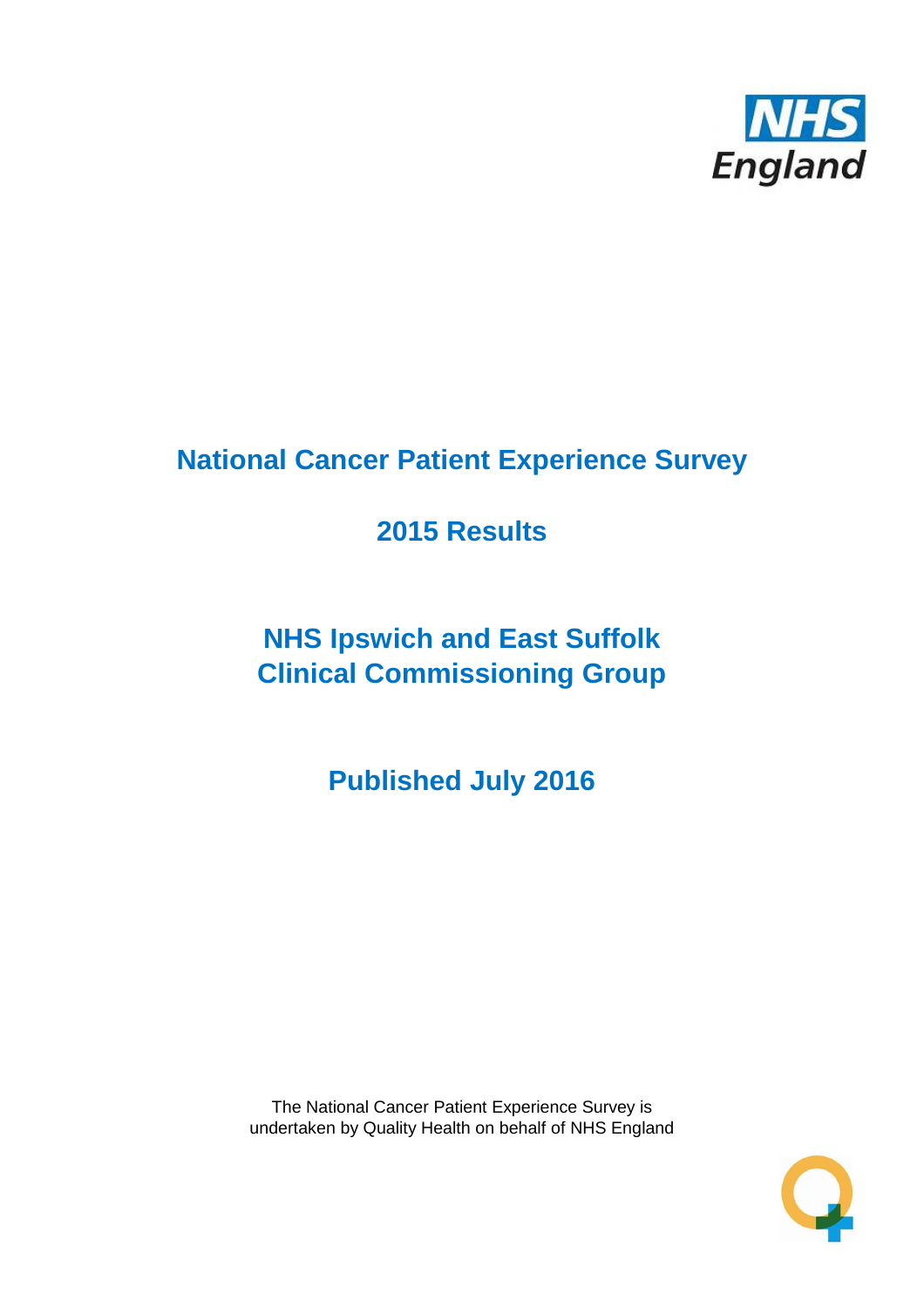### **Introduction**

The National Cancer Patient Experience Survey 2015 is the fifth iteration of the survey first undertaken in 2010. It has been designed to monitor national progress on cancer care; to provide information to drive local quality improvements; to assist commissioners and providers of cancer care; and to inform the work of the various charities and stakeholder groups supporting cancer patients.

The survey was overseen by a national Cancer Patient Experience Advisory Group. This Advisory Group set the principles and objectives of the survey programme and guided questionnaire development.

The survey was commissioned and managed by NHS England. The survey provider, Quality Health, is responsible for designing, running and analysing the survey.

Full national results and other reports are available at www.ncpes.co.uk

Further details on the survey methodology and changes to the 2015 survey can be found in the Annex. Note that a number of significant changes were made to the 2015 survey so caution should be taken in directly comparing data from the 2015 survey to the findings of the previous CPES surveys. No comparisons with previous surveys are presented in this report.

#### **This report**

The report shows how this CCG scored for each question in the survey, compared with national results. It is aimed at helping individual CCGs to understand their performance and identify areas for local improvement.

Note that responses for questions with 1-20 respondents have been suppressed. This is to protect patient confidentiality and because uncertainty around the result is too great.

#### **Data tables**

The data tables presented in this report show the following for each question:

- **Column 1** shows the number of respondents to this question
- **Column 2** shows the unadjusted 2015 score for this CCG
- **Column 3** shows the case-mix adjusted 2015 score for this CCG
- **Column 4** shows the lower limit of the expected range of scores for this CCG (the top of the pale blue section on the Comparability chart - see below)
- **Column 5** shows the upper limit of the expected range of scores for this CCG (the bottom of the dark blue section on the Comparability chart - see below)
- **Column 6** shows the National Average score for this question.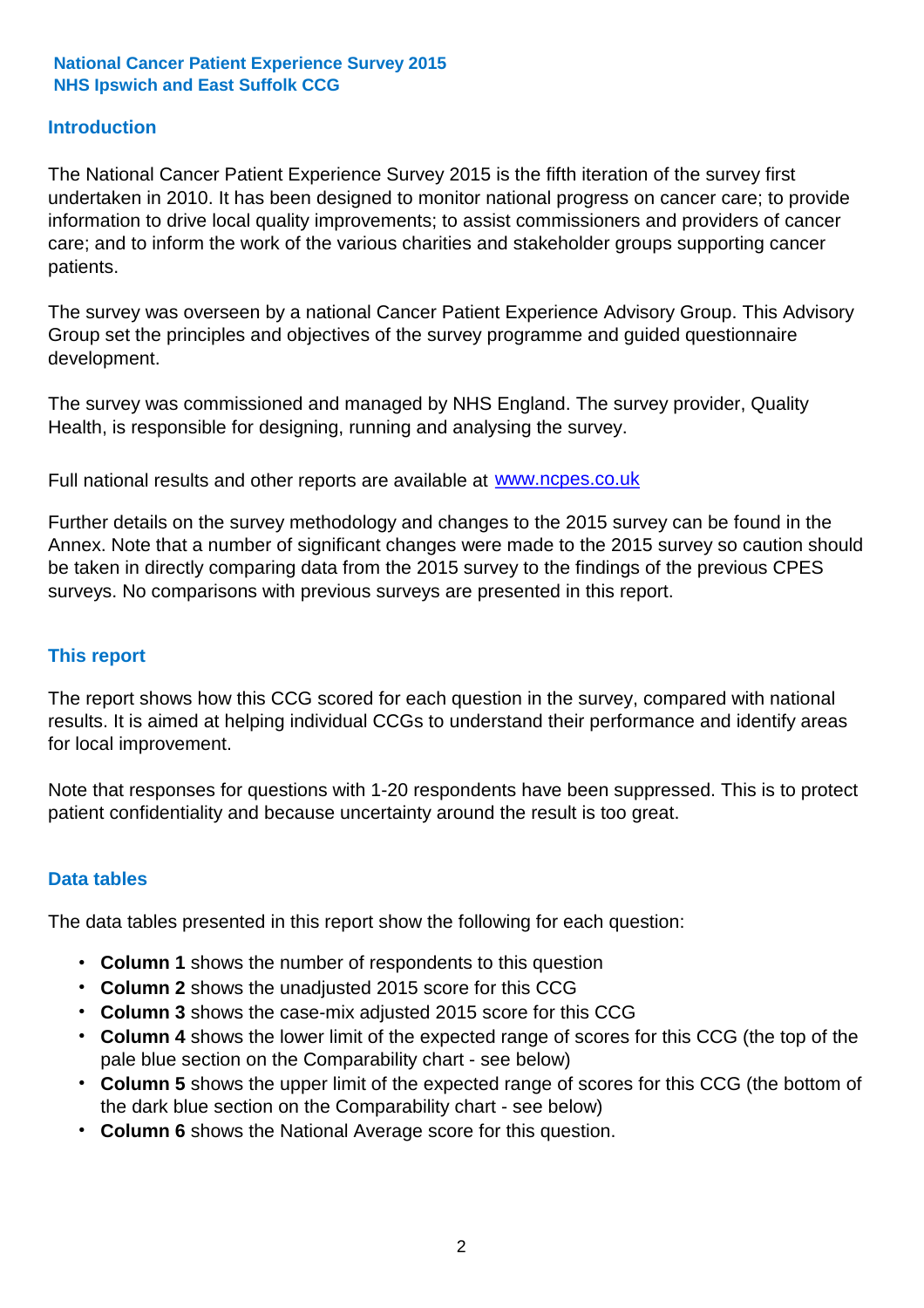Results for individual response options are presented in the detailed data tables **WWW.ncpes.co.uk** Confidence Intervals for unadjusted and case-mix adjusted data are provided in these tables.

Expected ranges and 95% Confidence Intervals highlight the uncertainty around the results. The size of the expected ranges and confidence intervals will be different for each question, and depends on the number of respondents and the range of their responses.

For further details on case-mix adjustment and the scoring methodology used, please refer to the Annex.

### **Comparability charts**

For the 2015 survey, we have adopted the CQC standard for reporting comparative performance, based on calculation of "expected ranges". This means that CCGs will be flagged as outliers only if there is statistical evidence that their scores deviate (positively or negatively) from the range of scores that would be expected for CCGs of the same size.

The Comparability charts in this report show a bar with these expected ranges (in grey), higher than expected (in dark blue), and lower than expected (in pale blue). A black dot represents the actual score of this CCG.

The same colour convention has been used in Column 3 of the Data tables.

For further details on expected ranges, please refer to the technical document at **www.ncpes.co.uk** 

#### **Tumour group tables**

The final set of tables in this report show the scores for each question for each of the 13 tumour groups, with a comparative national score for that tumour group.

These breakdowns are intended as additional information for CCGs to understand the differences between the experiences of patients with different types of cancer. The numbers are generally relatively small and may not be statistically significant. They should therefore be treated with some caution.

#### **Notes on specific questions**

Question 5 in the survey has not been scored. However, the unscored data is useful and has been published alongside the other results in this report. This question asked respondents to "tick all that apply". The results show all of the responses given including where respondents chose two or more options.

Questions used to direct respondents to different parts of the survey (questions 4, 17, 24, 27, 40, 43, 46) and other demographic and information questions are not reported.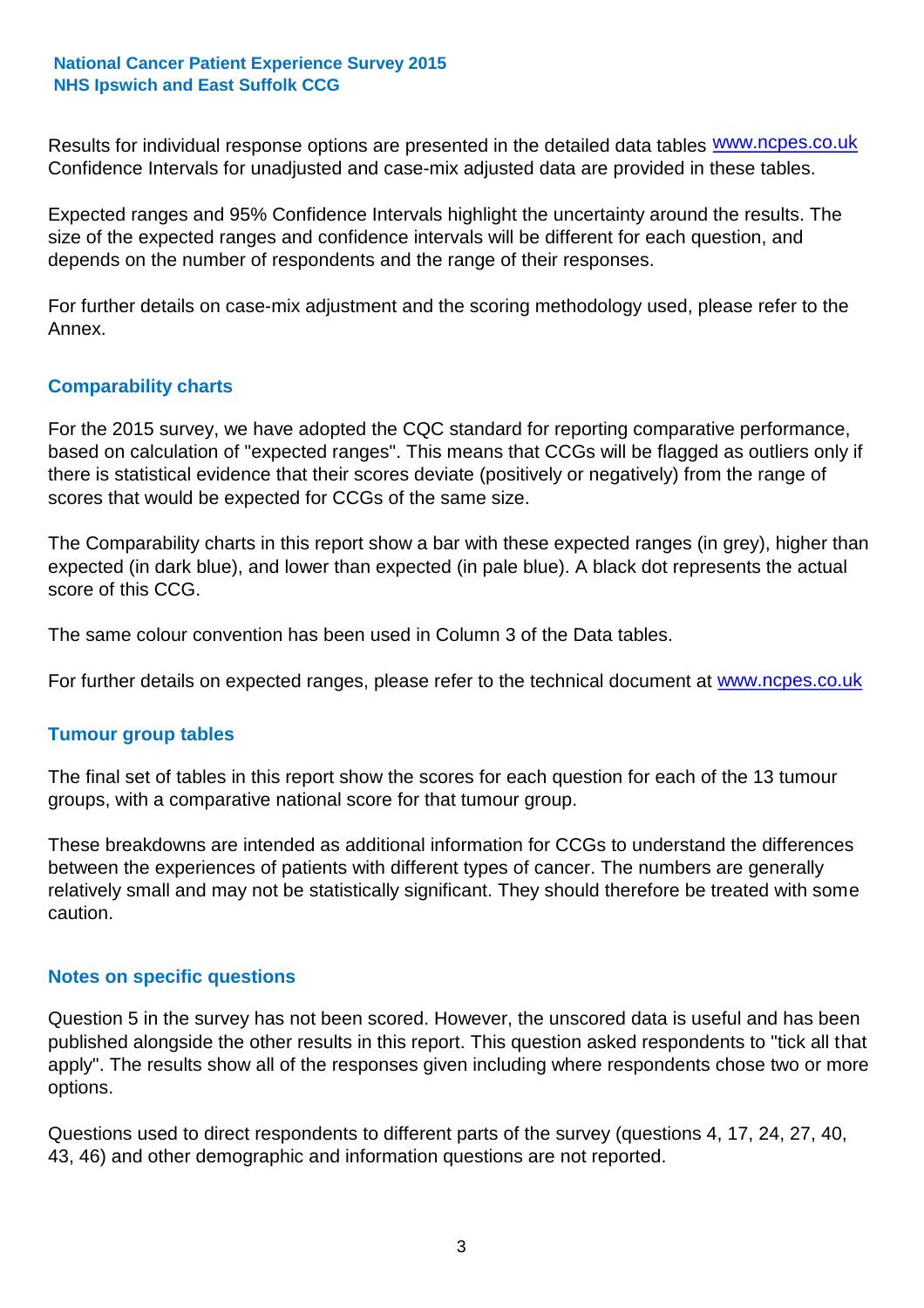#### **How to use the data**

Unadjusted data should be used to see the actual responses from patients relating to the CCG.

Case-mix adjusted data, together with expected ranges, should be used to understand whether the results are significantly higher or lower than national results.

Case-mix adjusted data, together with (case-mix adjusted) Confidence Intervals (presented in the detailed data tables **www.ncpes.co.uk**), should be used to understand whether the results are significantly higher or lower than the results for another CCG.

#### **Response rates**

Numbers of respondents by tumour group, age and gender can be found in the Annex.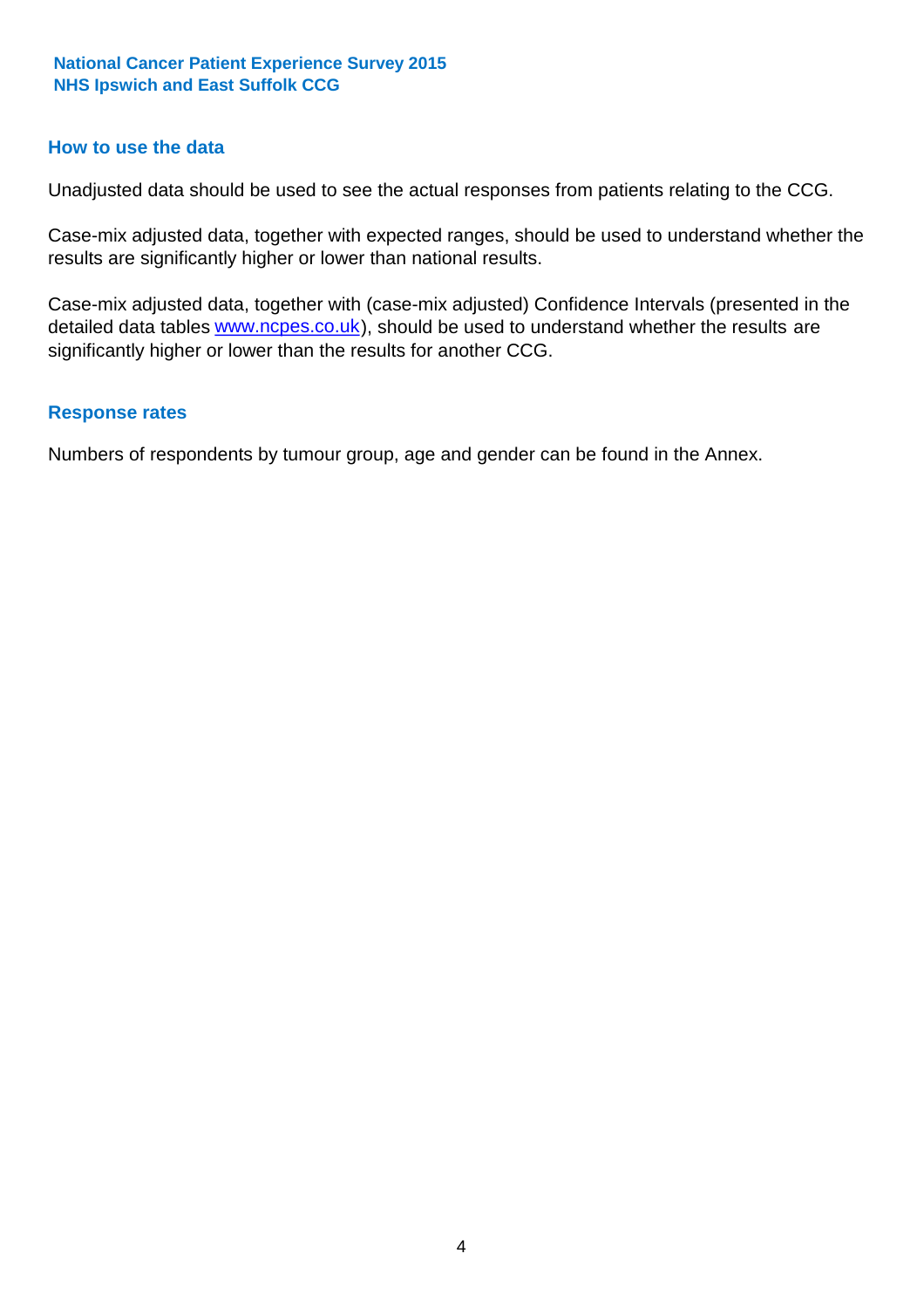### **Executive Summary**

average rating of 8.7. Asked to rate their care on a scale of zero (very poor) to 10 (very good), respondents gave an

The following questions are included in phase 1 of the Cancer Dashboard developed by Public Health England and NHS England\*:

- **77%** of respondents said that they were definitely involved as much as they wanted to be in decisions about their care and treatment
- **92%** of respondents said that they were given the name of a Clinical Nurse Specialist who would support them through their treatment
- when asked how easy or difficult it had been to contact their Clinical Nurse Specialist 82% of respondents said that it had been 'quite easy' or 'very easy'
- **88%** of respondents said that, overall, they were always treated with dignity and respect they were in hospital
- **94%** of respondents said that hospital staff told them who to contact if they were worried about their condition or treatment after they left hospital
- **60%** of respondents said that they thought the GPs and nurses at their general practice definitely did everything they could to support them while they were having cancer treatment.

Detailed results for these and other questions are set out in the sections that follow.

#### \* www.cancerdata.nhs.uk/dashboard

The questions were selected in discussion with the national Cancer Patient Experience Advisory Group and reflect four key patient experience domains: provision of information; involvement in decisions; care transition; interpersonal relations, respect and dignity. The figures presented above are all case-mix adjusted.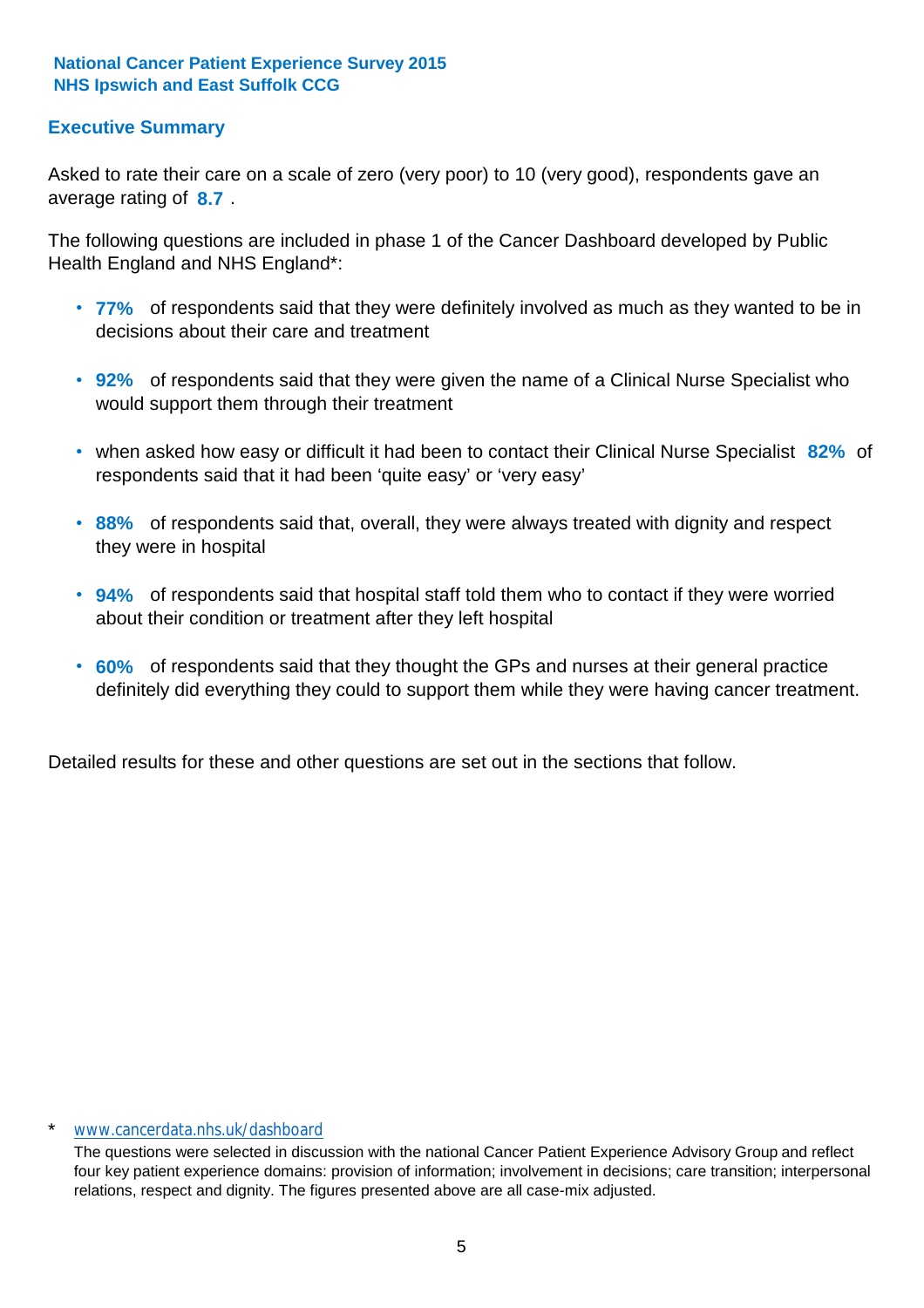# **Questions which scored outside expected range**

|                               |                                                                  |                                            | 2015 Case-mix Adjusted                 |                                              |                                              |                              |
|-------------------------------|------------------------------------------------------------------|--------------------------------------------|----------------------------------------|----------------------------------------------|----------------------------------------------|------------------------------|
| Question                      |                                                                  | for this<br>respondents<br>Number of<br>ဥင | Percentage<br>this<br>2015<br>CCG<br>ą | Lower limit<br>expected<br>range<br>$\Omega$ | Upper limit<br>expected<br>range<br>$\Omega$ | Average<br>National<br>Score |
|                               | <b>Clinical Nurse Specialist</b>                                 |                                            |                                        |                                              |                                              |                              |
| Q18                           | Patient found it easy to contact their CNS                       | 481                                        | 82%                                    | 83%                                          | 90%                                          | 87%                          |
|                               | Support for people with cancer                                   |                                            |                                        |                                              |                                              |                              |
| Q20                           | Hospital staff gave information about support groups             | 446                                        | 87%                                    | 79%                                          | 87%                                          | 83%                          |
| Hospital care as an inpatient |                                                                  |                                            |                                        |                                              |                                              |                              |
| Q <sub>33</sub>               | All staff asked patient what name they preferred to be called by | 367                                        | 77%                                    | 58%                                          | 75%                                          | 67%                          |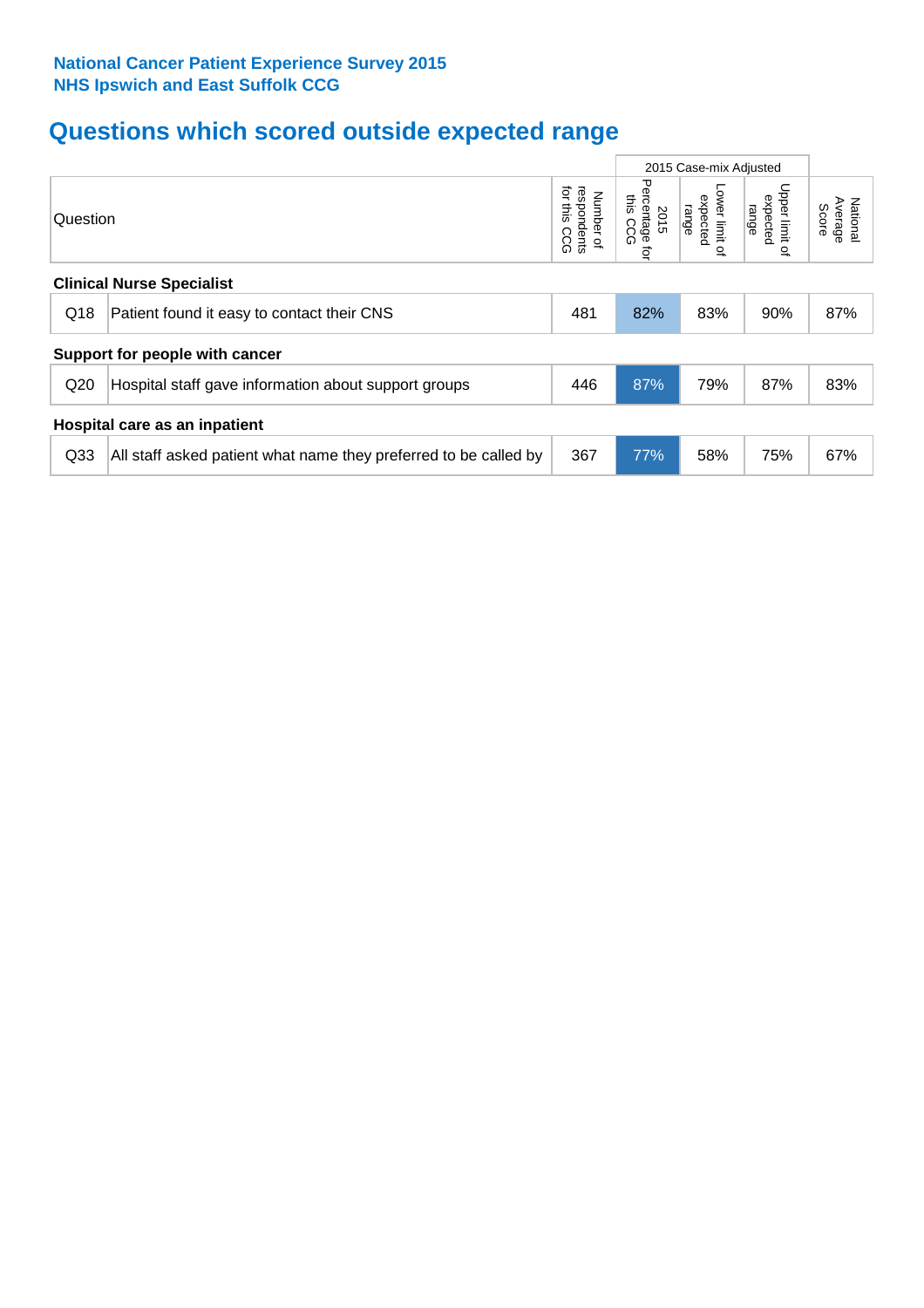# **CCG results**

### **Seeing your GP**



|    |                                                                |                                         |                             |               | 2015 Case-mix Adjusted     |                            |                           |
|----|----------------------------------------------------------------|-----------------------------------------|-----------------------------|---------------|----------------------------|----------------------------|---------------------------|
|    | Question                                                       | respondents<br>Number<br>$\overline{a}$ | 2015<br>Unadjusted<br>Score | 2015<br>Score | Expected<br>range<br>lower | Expected<br>range<br>dpper | National Average<br>Score |
| Q1 | Saw GP once / twice before being told had to go to<br>hospital | 461                                     | 72%                         | 73%           | 72%                        | 80%                        | 76%                       |
| Q2 | Patient thought they were seen as soon as necessary            | 601                                     | 82%                         | 81%           | 79%                        | 85%                        | 82%                       |

|                |                                                                             |                                                       | No. |
|----------------|-----------------------------------------------------------------------------|-------------------------------------------------------|-----|
| Q <sub>5</sub> | Beforehand, did you have all the<br>information you needed about your test? | Yes                                                   | 472 |
|                |                                                                             | No, I would have liked more written information       | 15  |
|                |                                                                             | No, I would have liked more <b>verbal</b> information | 23  |
|                |                                                                             | I did not need / want any information                 | 12  |
|                |                                                                             | Don't know / can't remember                           | 10  |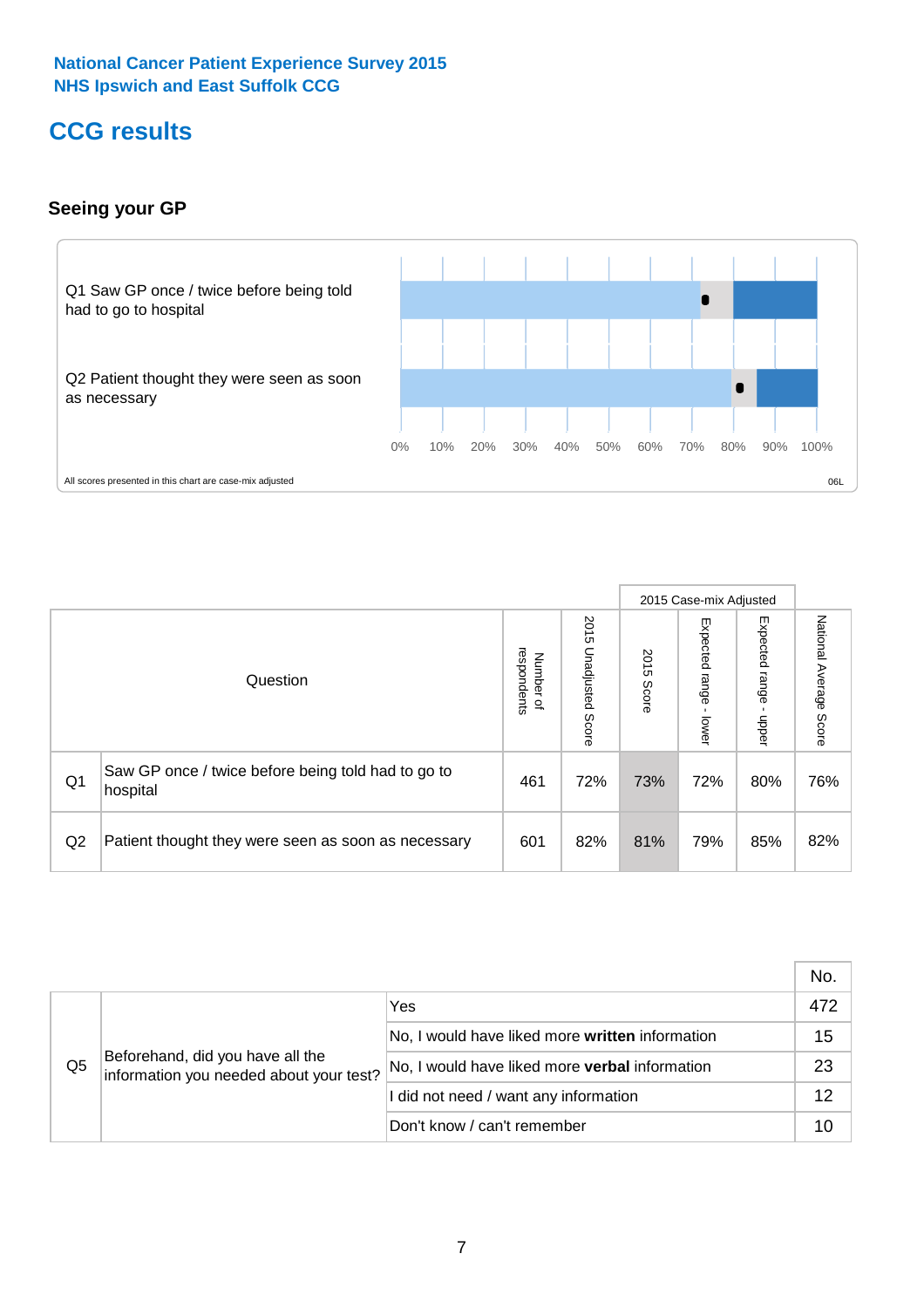### **Diagnostic tests**



|                |                                                                       |                                       |                             |               | 2015 Case-mix Adjusted  |                         |                           |
|----------------|-----------------------------------------------------------------------|---------------------------------------|-----------------------------|---------------|-------------------------|-------------------------|---------------------------|
|                | Question                                                              | respondents<br>Number<br>$\mathbf{Q}$ | 2015<br>Unadjusted<br>Score | 2015<br>Score | Expected range<br>lower | Expected range<br>nbber | National Average<br>Score |
| Q <sub>6</sub> | The length of time waiting for the test to be done was<br>about right | 508                                   | 88%                         | 87%           | 84%                     | 90%                     | 87%                       |
| Q7             | Given complete explanation of test results in<br>understandable way   | 516                                   | 76%                         | 75%           | 75%                     | 82%                     | 79%                       |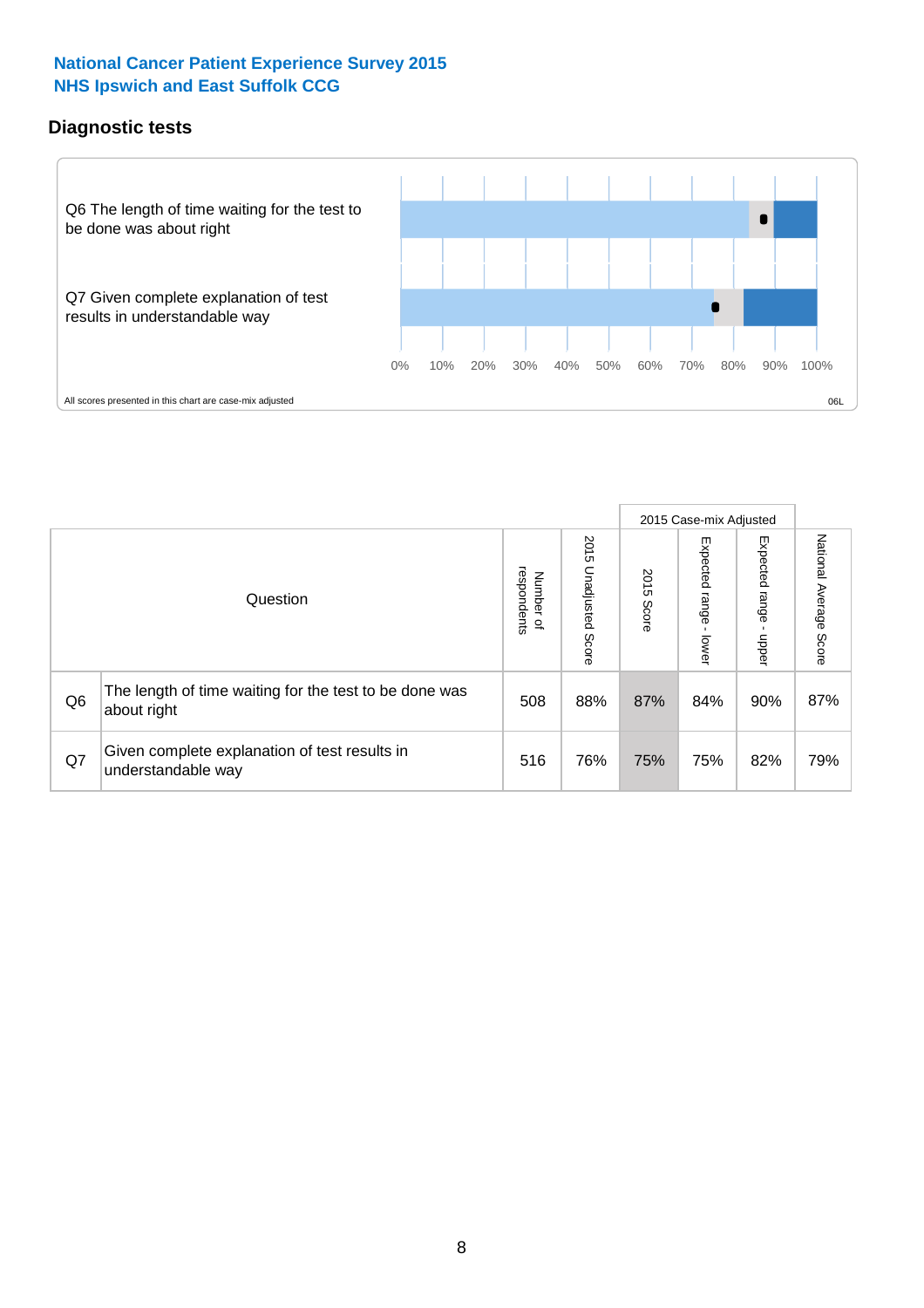#### **Finding out what was wrong with you**



|     |                                                                                            |                          |                                 |               | 2015 Case-mix Adjusted                  |                           |                        |
|-----|--------------------------------------------------------------------------------------------|--------------------------|---------------------------------|---------------|-----------------------------------------|---------------------------|------------------------|
|     | Question                                                                                   | Number of<br>respondents | 2015<br><b>Unadjusted Score</b> | 2015<br>Score | Expected range<br>$\mathbf{I}$<br>lower | Expected range -<br>nbber | National Average Score |
| Q8  | Patient told they could bring a family member or friend<br>when first told they had cancer | 469                      | 76%                             | 76%           | 75%                                     | 82%                       | 79%                    |
| Q9  | Patient felt they were told sensitively that they had cancer                               | 599                      | 82%                             | 83%           | 81%                                     | 87%                       | 84%                    |
| Q10 | Patient completely understood the explanation of what<br>was wrong                         | 603                      | 69%                             | 70%           | 70%                                     | 77%                       | 73%                    |
| Q11 | Patient given easy to understand written information<br>about the type of cancer they had  | 531                      | 70%                             | 70%           | 68%                                     | 75%                       | 72%                    |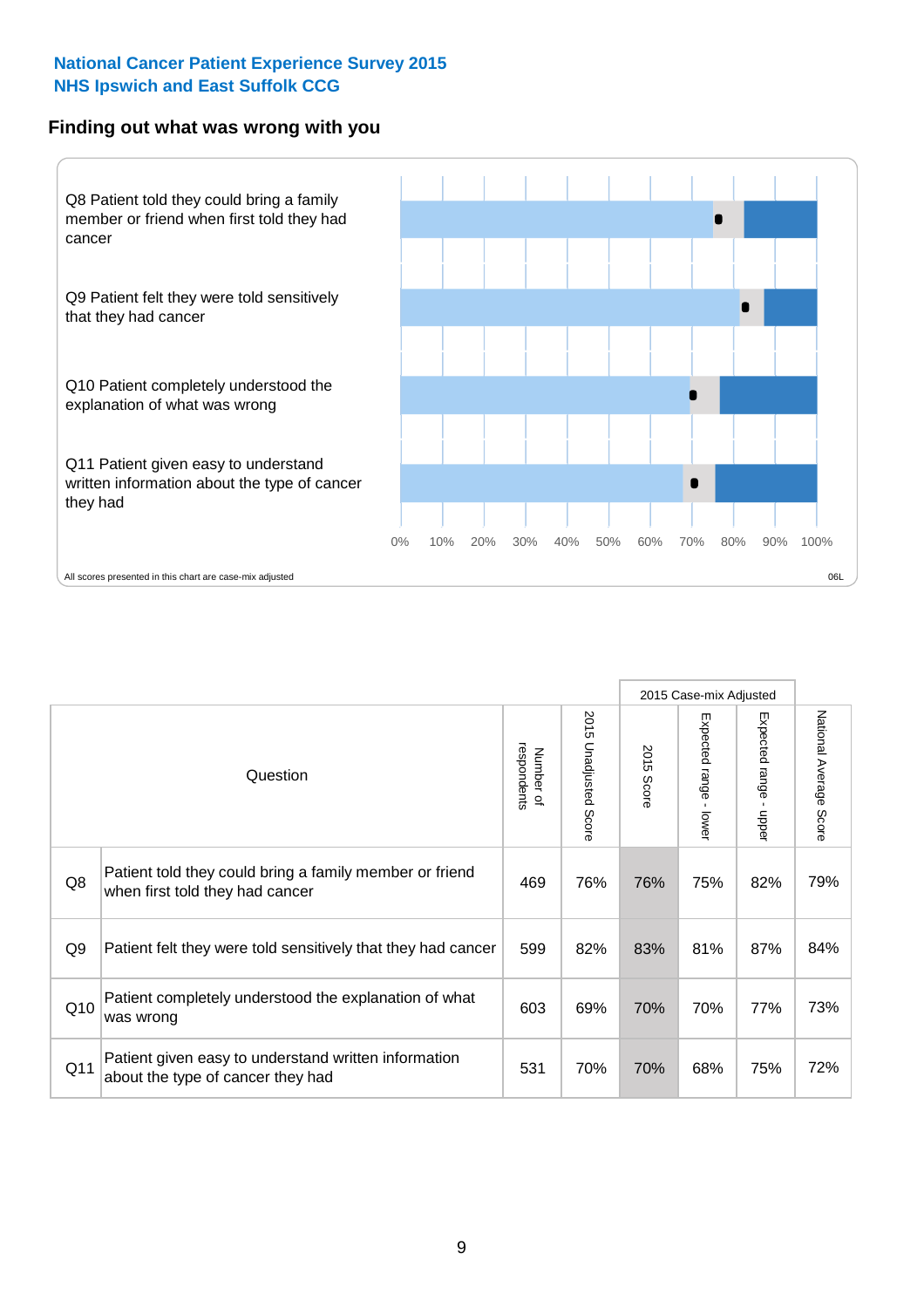### **Finding out what was wrong with you**



|          |                                                                                         |                          |                          |               | 2015 Case-mix Adjusted                    |                        |                        |
|----------|-----------------------------------------------------------------------------------------|--------------------------|--------------------------|---------------|-------------------------------------------|------------------------|------------------------|
| Question |                                                                                         | Number of<br>respondents | 2015<br>Unadjusted Score | 2015<br>Score | Expected range<br>$\blacksquare$<br>lower | Expected range - upper | National Average Score |
| Q12      | Patient felt that treatment options were completely<br>explained                        | 536                      | 82%                      | 82%           | 79%                                       | 86%                    | 83%                    |
| Q13      | Possible side effects explained in an understandable way                                | 572                      | 70%                      | 71%           | 69%                                       | 76%                    | 73%                    |
| Q14      | Patient given practical advice and support in dealing with<br>side effects of treatment | 576                      | 67%                      | 67%           | 62%                                       | 70%                    | 66%                    |
| Q15      | Patient definitely told about side effects that could affect<br>them in the future      | 530                      | 54%                      | 56%           | 50%                                       | 59%                    | 54%                    |
| Q16      | Patient definitely involved in decisions about care and<br>treatment                    | 592                      | 77%                      | 77%           | 74%                                       | 81%                    | 78%                    |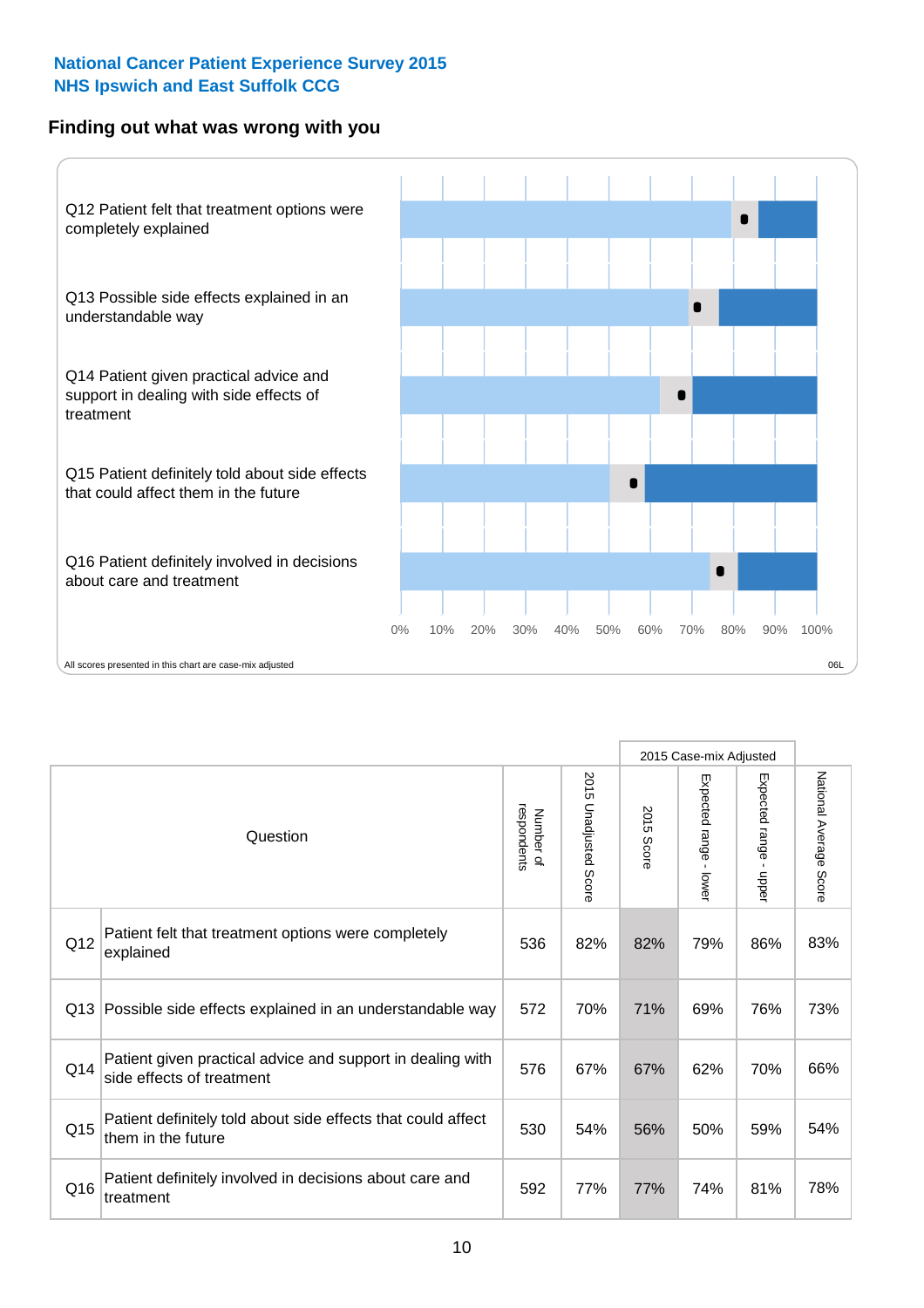#### **Clinical Nurse Specialist**



|     |                                                                                     |                          |                       |               | 2015 Case-mix Adjusted       |                         |                                  |
|-----|-------------------------------------------------------------------------------------|--------------------------|-----------------------|---------------|------------------------------|-------------------------|----------------------------------|
|     | Question                                                                            | respondents<br>Number of | 2015 Unadjusted Score | 2015<br>Score | Expected<br>I range<br>lower | Expected range<br>nbber | National Average<br><b>Score</b> |
| Q17 | Patient given the name of the CNS who would support<br>them through their treatment | 592                      | 91%                   | 92%           | 88%                          | 92%                     | 90%                              |
| Q18 | Patient found it easy to contact their CNS                                          | 481                      | 83%                   | 82%           | 83%                          | 90%                     | 87%                              |
| Q19 | Get understandable answers to important questions all or<br>most of the time        | 464                      | 89%                   | 88%           | 86%                          | 91%                     | 89%                              |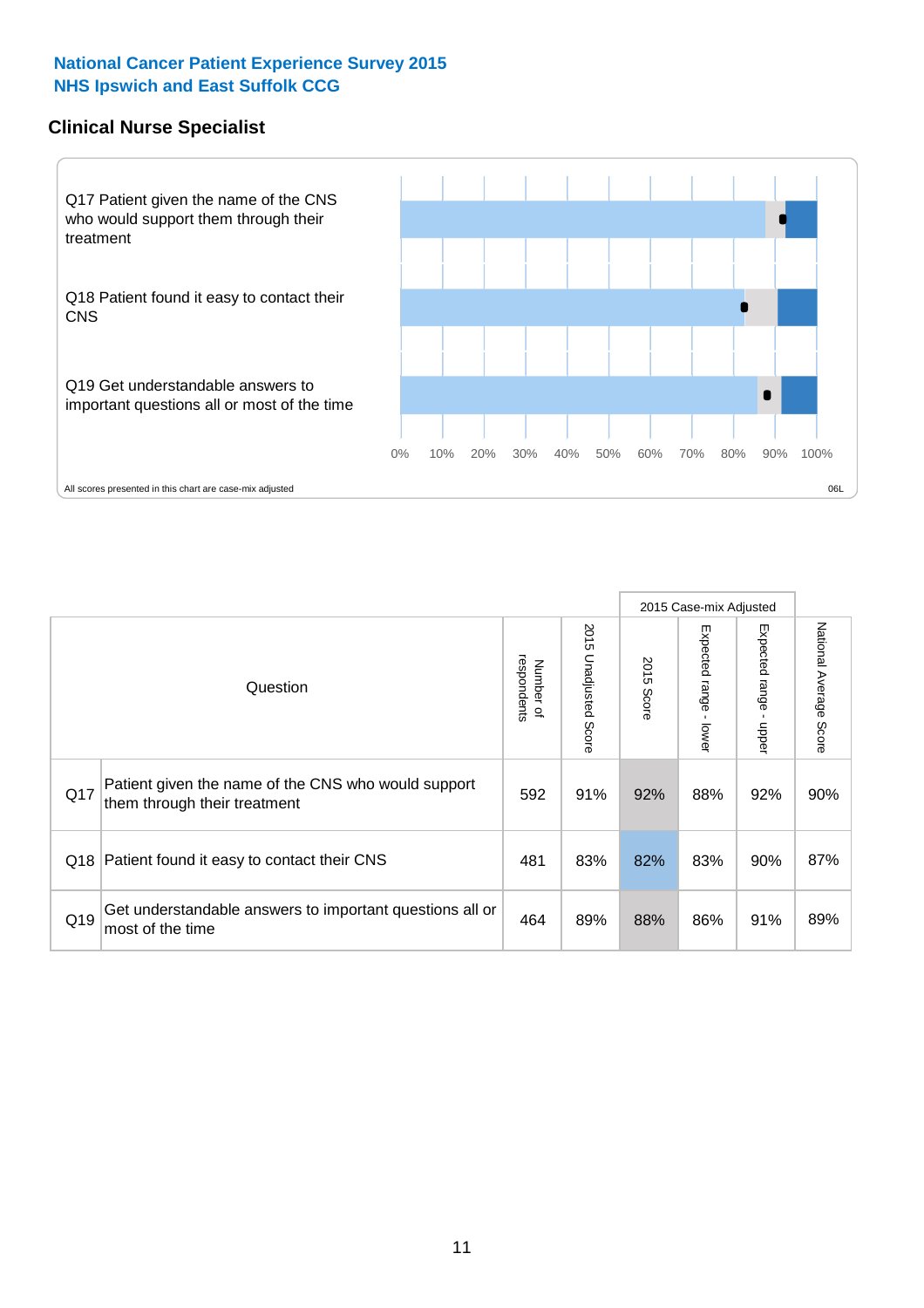### **Support for people with cancer**



|                 |                                                                                            |                          |                             |               | 2015 Case-mix Adjusted                  |                                           |                        |
|-----------------|--------------------------------------------------------------------------------------------|--------------------------|-----------------------------|---------------|-----------------------------------------|-------------------------------------------|------------------------|
|                 | Question                                                                                   | respondents<br>Number of | 2015<br>Unadjusted<br>Score | 2015<br>Score | Expected range<br>$\mathbf{I}$<br>lower | Expected range<br>$\blacksquare$<br>nbber | National Average Score |
| Q <sub>20</sub> | Hospital staff gave information about support groups                                       | 446                      | 87%                         | 87%           | 79%                                     | 87%                                       | 83%                    |
| Q <sub>21</sub> | Hospital staff gave information about impact cancer could<br>have on day to day activities | 374                      | 83%                         | 84%           | 77%                                     | 85%                                       | 81%                    |
| Q <sub>22</sub> | Hospital staff gave information on getting financial help                                  | 299                      | 57%                         | 57%           | 49%                                     | 60%                                       | 55%                    |
| Q <sub>23</sub> | Hospital staff told patient they could get free prescriptions                              | 248                      | 82%                         | 81%           | 75%                                     | 85%                                       | 80%                    |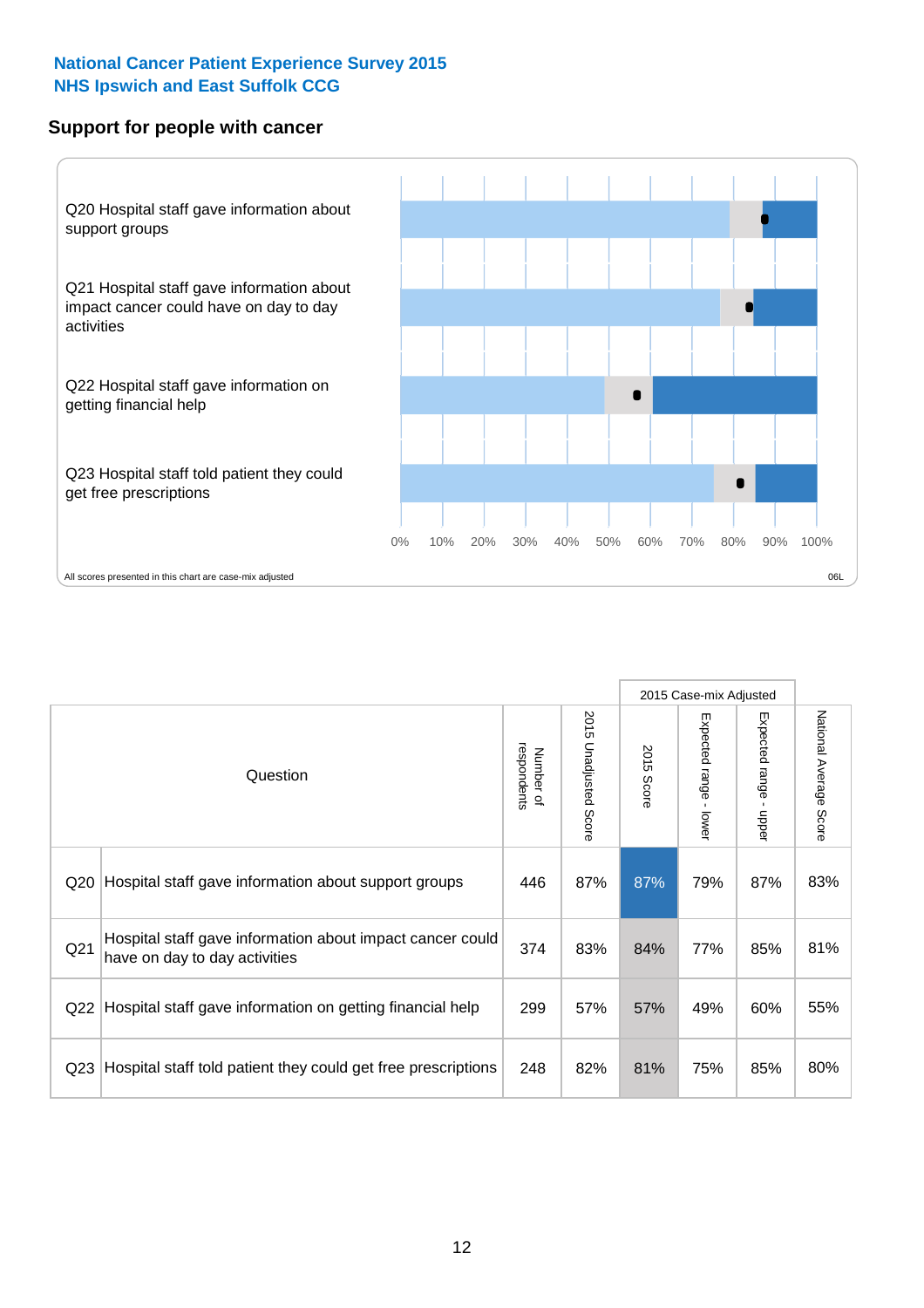# **Operations**



|     |                                                                 |                                              |                             |               | 2015 Case-mix Adjusted     |                            |                              |
|-----|-----------------------------------------------------------------|----------------------------------------------|-----------------------------|---------------|----------------------------|----------------------------|------------------------------|
|     | Question                                                        | respondents<br>Number<br>$\overline{\sigma}$ | 2015<br>Unadjusted<br>Score | 2015<br>Score | Expected<br>range<br>lower | Expected<br>range<br>doper | National<br>Average<br>Score |
| Q26 | Staff explained how operation had gone in<br>understandable way | 295                                          | 77%                         | 77%           | 73%                        | 82%                        | 78%                          |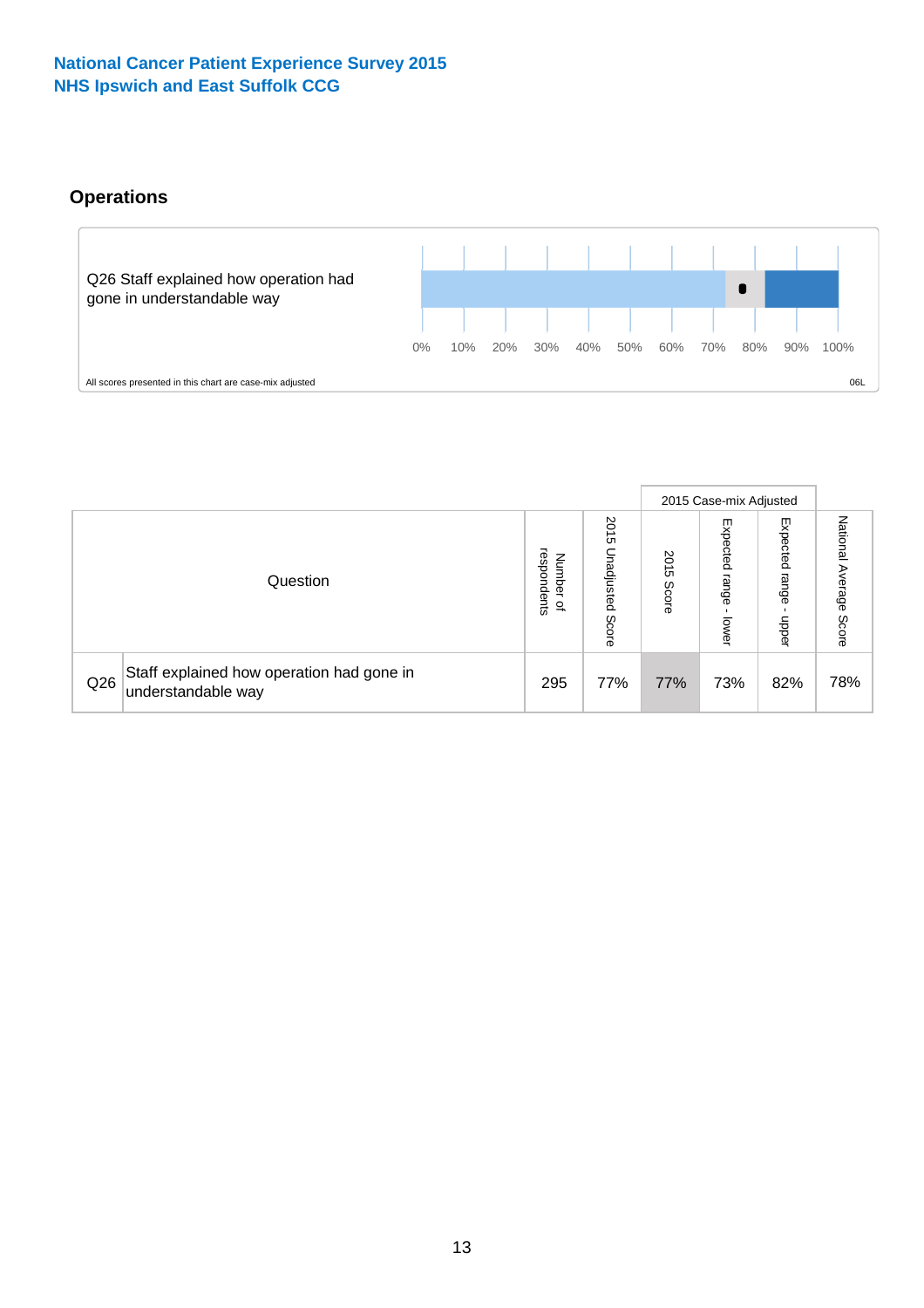### **Hospital care as an inpatient (Part 1 of 3)**



All scores presented in this chart are case-mix adjusted  $06L$ 

|                 |                                                                                           |                          |                          |                      | 2015 Case-mix Adjusted                  |                                       |                        |
|-----------------|-------------------------------------------------------------------------------------------|--------------------------|--------------------------|----------------------|-----------------------------------------|---------------------------------------|------------------------|
|                 | Question                                                                                  | respondents<br>Number of | 2015<br>Unadjusted Score | 2015<br><b>Score</b> | Expected range<br>$\mathbf{I}$<br>lower | Expected range<br>$\mathbf{I}$<br>ddo | National Average Score |
| Q28             | Groups of doctors or nurses did not talk in front of patient<br>as if they were not there | 372                      | 86%                      | 85%                  | 77%                                     | 85%                                   | 81%                    |
| Q29             | Patient had confidence and trust in all doctors treating<br>them                          | 374                      | 85%                      | 85%                  | 80%                                     | 88%                                   | 84%                    |
| Q30             | Patient's family or someone close definitely had<br>opportunity to talk to doctor         | 324                      | 73%                      | 73%                  | 67%                                     | 77%                                   | 72%                    |
| Q <sub>31</sub> | Patient had confidence and trust in all ward nurses                                       | 373                      | 73%                      | 72%                  | 68%                                     | 77%                                   | 72%                    |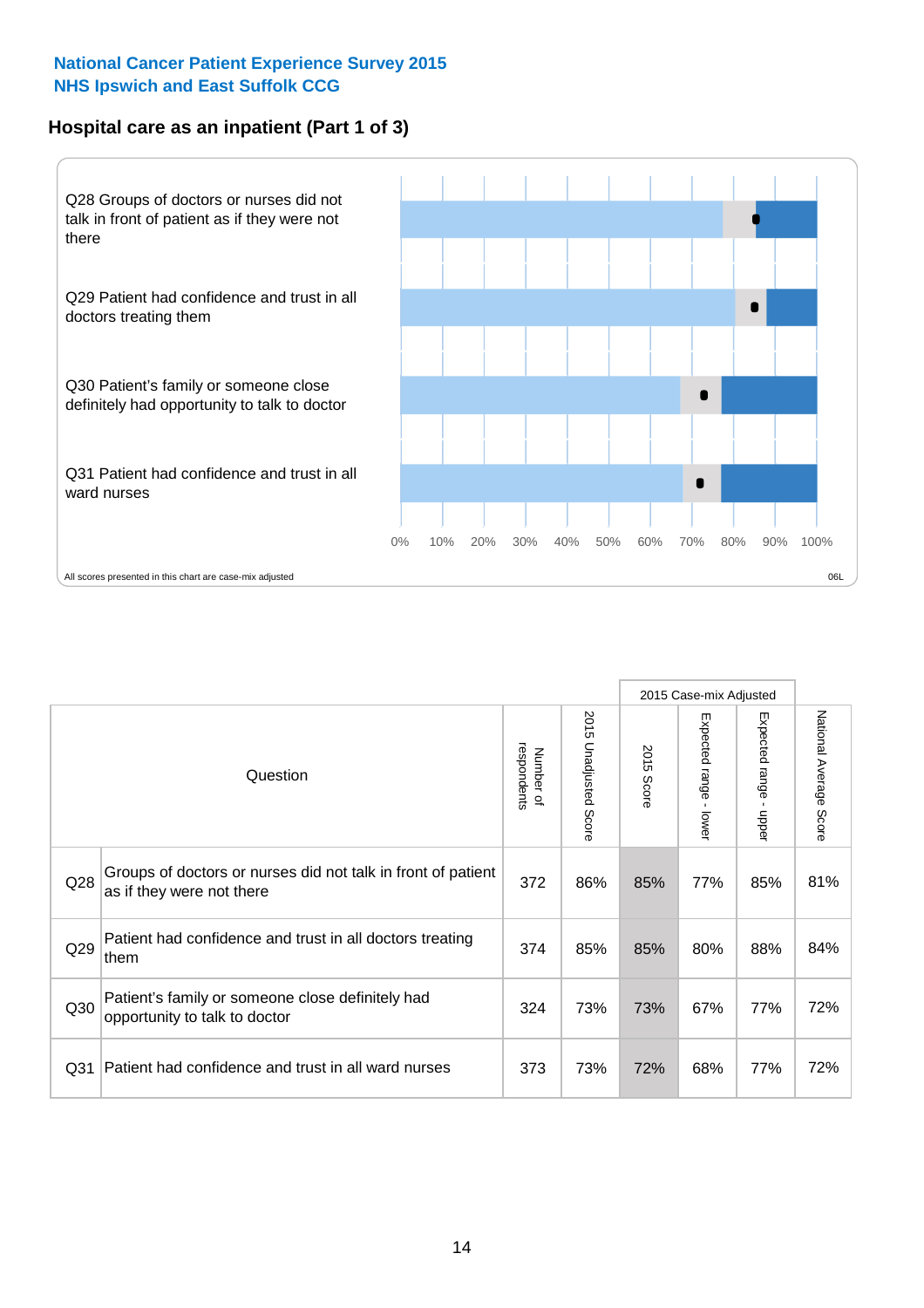### **Hospital care as an inpatient (Part 2 of 3)**



|                 |                                                                         |                          |                       |               | 2015 Case-mix Adjusted |                           |                           |
|-----------------|-------------------------------------------------------------------------|--------------------------|-----------------------|---------------|------------------------|---------------------------|---------------------------|
|                 | Question                                                                | respondents<br>Number of | 2015 Unadjusted Score | 2015<br>Score | Expected range - lower | Expected range -<br>nbber | National Average<br>Score |
| Q32             | Always / nearly always enough nurses on duty                            | 370                      | 70%                   | 69%           | 61%                    | 71%                       | 66%                       |
| Q <sub>33</sub> | All staff asked patient what name they preferred to be<br>called by     | 367                      | 78%                   | 77%           | 58%                    | 75%                       | 67%                       |
| Q <sub>34</sub> | Always given enough privacy when discussing condition<br>or treatment   | 373                      | 86%                   | 85%           | 81%                    | 88%                       | 85%                       |
| Q35             | Patient was able to discuss worries or fears with staff<br>during visit | 274                      | 56%                   | 55%           | 46%                    | 58%                       | 52%                       |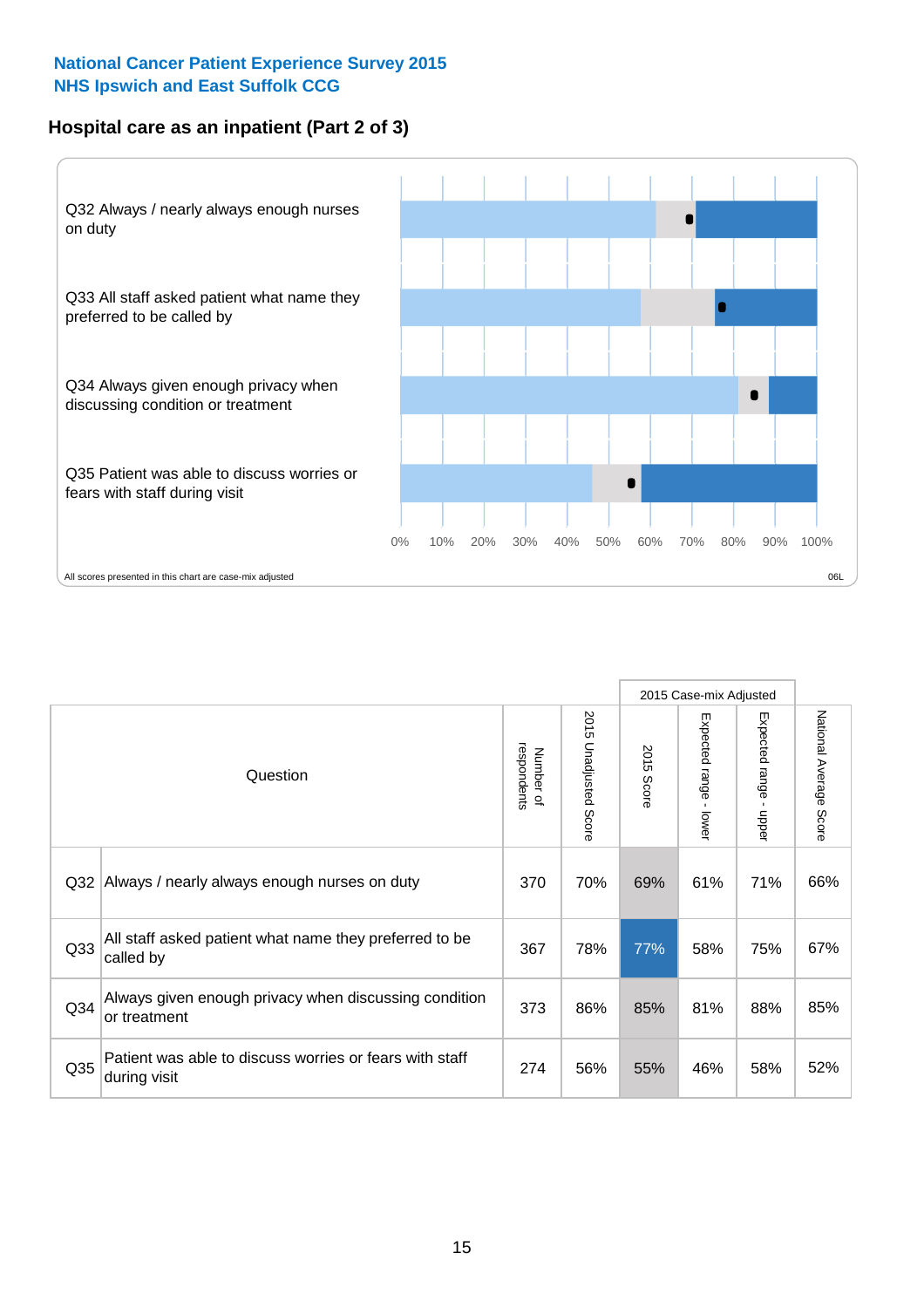### **Hospital care as an inpatient (Part 3 of 3)**



|                 |                                                                                     |                          |                                 |               | 2015 Case-mix Adjusted                    |                           |                        |
|-----------------|-------------------------------------------------------------------------------------|--------------------------|---------------------------------|---------------|-------------------------------------------|---------------------------|------------------------|
|                 | Question                                                                            | respondents<br>Number of | 2015<br><b>Unadjusted Score</b> | 2015<br>Score | Expected range<br>$\blacksquare$<br>lower | Expected range -<br>nbber | National Average Score |
| Q36             | Hospital staff definitely did everything to help control pain                       | 314                      | 86%                             | 85%           | 80%                                       | 88%                       | 84%                    |
| Q <sub>37</sub> | Always treated with respect and dignity by staff                                    | 372                      | 89%                             | 88%           | 84%                                       | 91%                       | 87%                    |
| Q38             | Given clear written information about what should / should<br>not do post discharge | 351                      | 87%                             | 88%           | 81%                                       | 88%                       | 84%                    |
| Q39             | Staff told patient who to contact if worried post discharge                         | 353                      | 94%                             | 94%           | 91%                                       | 96%                       | 94%                    |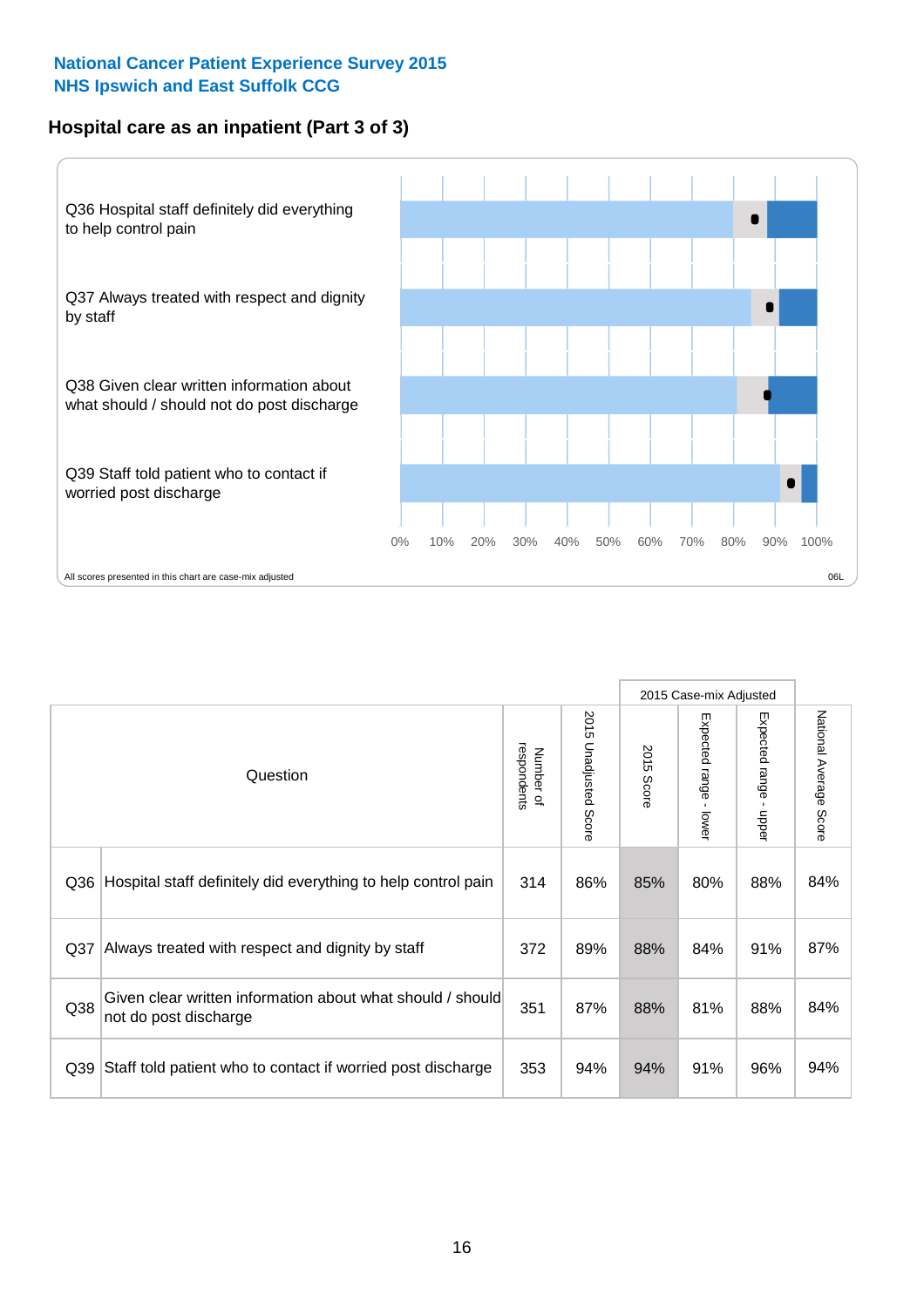### **Hospital care as a day patient / outpatient (Part 1 of 2)**



|     |                                                                                    |                          |                                 |               | 2015 Case-mix Adjusted                  |                           |                        |
|-----|------------------------------------------------------------------------------------|--------------------------|---------------------------------|---------------|-----------------------------------------|---------------------------|------------------------|
|     | Question                                                                           | respondents<br>Number of | 2015<br><b>Unadjusted Score</b> | 2015<br>Score | Expected range<br>$\mathbf{r}$<br>lower | Expected range -<br>nbber | National Average Score |
| Q41 | Patient was able to discuss worries or fears with staff<br>during visit            | 438                      | 73%                             | 72%           | 66%                                     | 75%                       | 70%                    |
| Q42 | Doctor had the right notes and other documentation with<br>them                    | 533                      | 96%                             | 96%           | 94%                                     | 97%                       | 96%                    |
| Q44 | Beforehand patient had all information needed about<br>radiotherapy treatment      | 166                      | 84%                             | 84%           | 81%                                     | 91%                       | 86%                    |
| Q45 | Patient given understandable information about whether<br>radiotherapy was working | 140                      | 66%                             | 66%           | 51%                                     | 68%                       | 60%                    |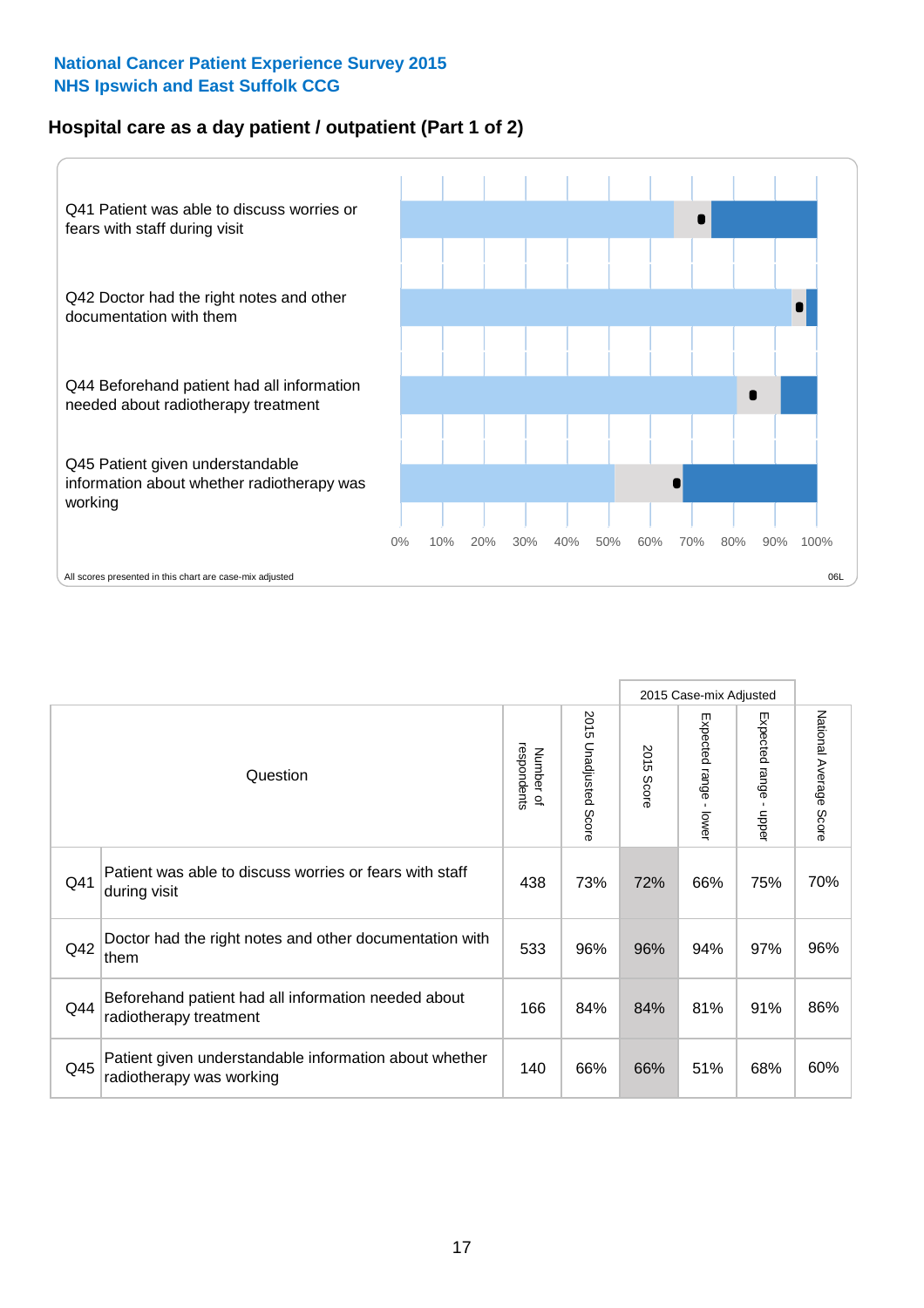### **Hospital care as a day patient / outpatient (Part 2 of 2)**



|     |                                                                                    |                                       |                             |               |                              | 2015 Case-mix Adjusted  |                           |
|-----|------------------------------------------------------------------------------------|---------------------------------------|-----------------------------|---------------|------------------------------|-------------------------|---------------------------|
|     | Question                                                                           | respondents<br>Number<br>$\mathbf{Q}$ | 2015<br>Unadjusted<br>Score | 2015<br>Score | Expected<br>I range<br>lower | Expected range<br>doper | National Average<br>Score |
| Q47 | Beforehand patient had all information needed about<br>chemotherapy treatment      | 311                                   | 82%                         | 82%           | 80%                          | 88%                     | 84%                       |
| Q48 | Patient given understandable information about whether<br>chemotherapy was working | 288                                   | 65%                         | 64%           | 62%                          | 73%                     | 68%                       |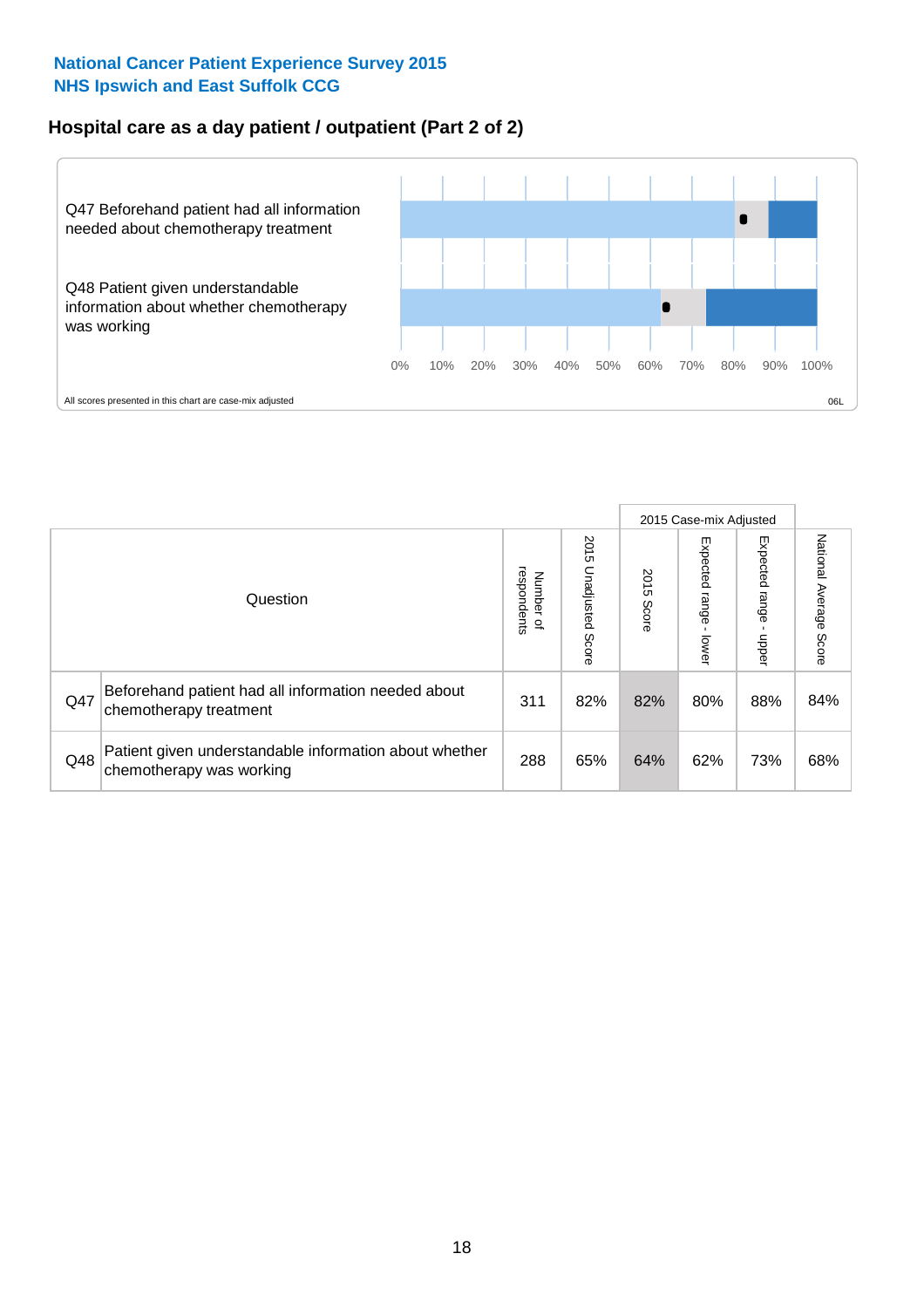#### **Home care and support**



2015 Case-mix Adjusted 2015 Unadjusted Score Expected range - upper National Average Score 2015 Unadjusted Score Expected range - lower National Average Score Expected range - lower Expected range - upper Number of<br>respondents respondents 2015 Score 2015 Score Number of Question Hospital staff gave family or someone close all the  $Q49$  information needed to help with care at home  $\begin{array}{|l|l|l|l|l|}\n\hline\n\end{array}$  483 | 61% | 60% | 53% | 62% | 58% Patient definitely given enough support from health or  $\frac{1}{2050}$  social services during treatment  $\frac{304}{58\%}$  58% 58% 47% 61% 54% Patient definitely given enough support from health or Q51 social services after treatment<br>
Q51 social services after treatment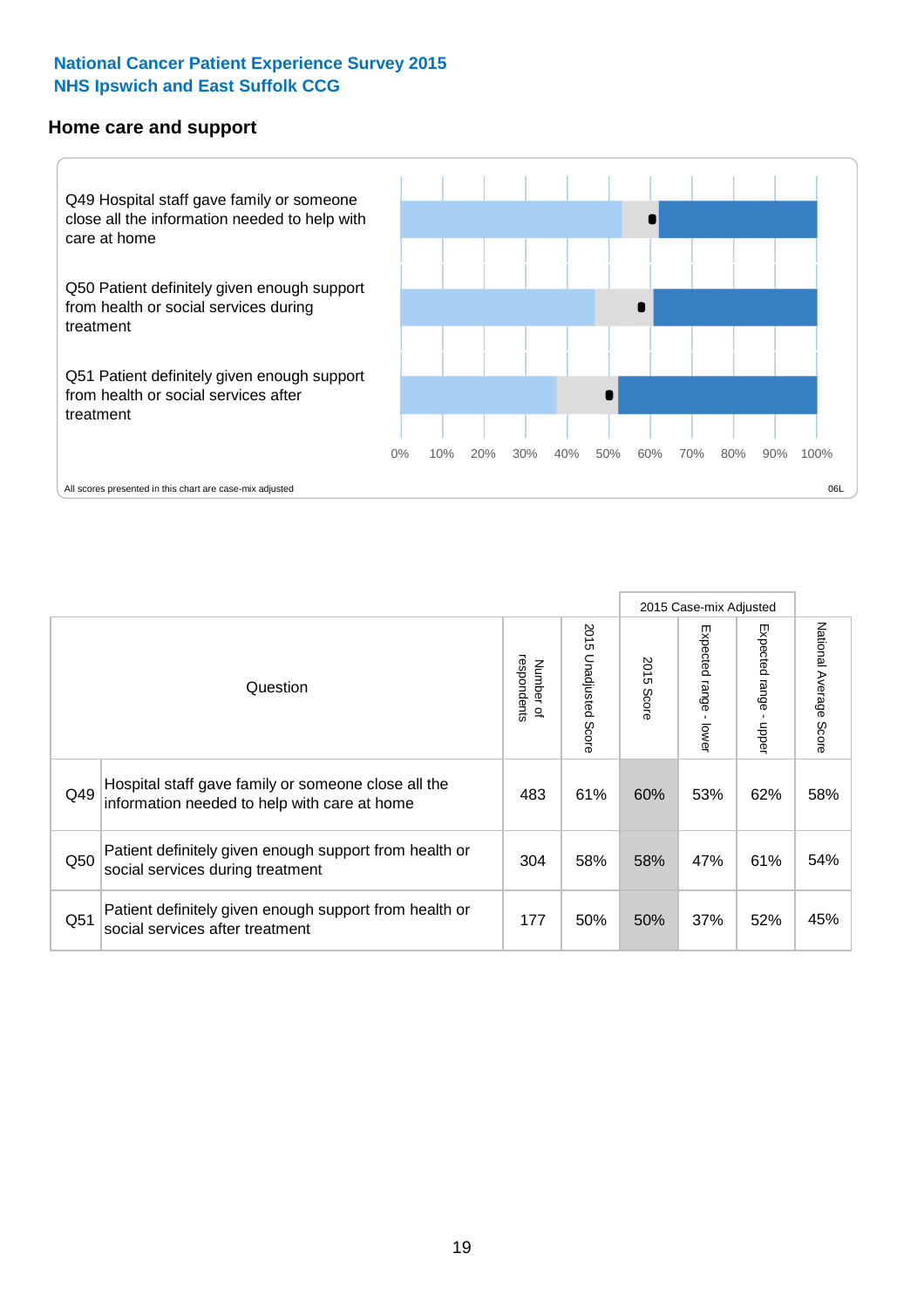### **Care from your general practice**



|     |                                                                           |                                       |                             |               |                                    | 2015 Case-mix Adjusted  |                           |
|-----|---------------------------------------------------------------------------|---------------------------------------|-----------------------------|---------------|------------------------------------|-------------------------|---------------------------|
|     | Question                                                                  | respondents<br>Number<br>$\mathbf{Q}$ | 2015<br>Unadjusted<br>Score | 2015<br>Score | Expected<br><b>Irange</b><br>lower | Expected range<br>doper | National Average<br>Score |
| Q52 | GP given enough information about patient's condition<br>and treatment    | 486                                   | 95%                         | 95%           | 94%                                | 97%                     | 95%                       |
| Q53 | Practice staff definitely did everything they could to<br>support patient | 413                                   | 61%                         | 60%           | 58%                                | 67%                     | 63%                       |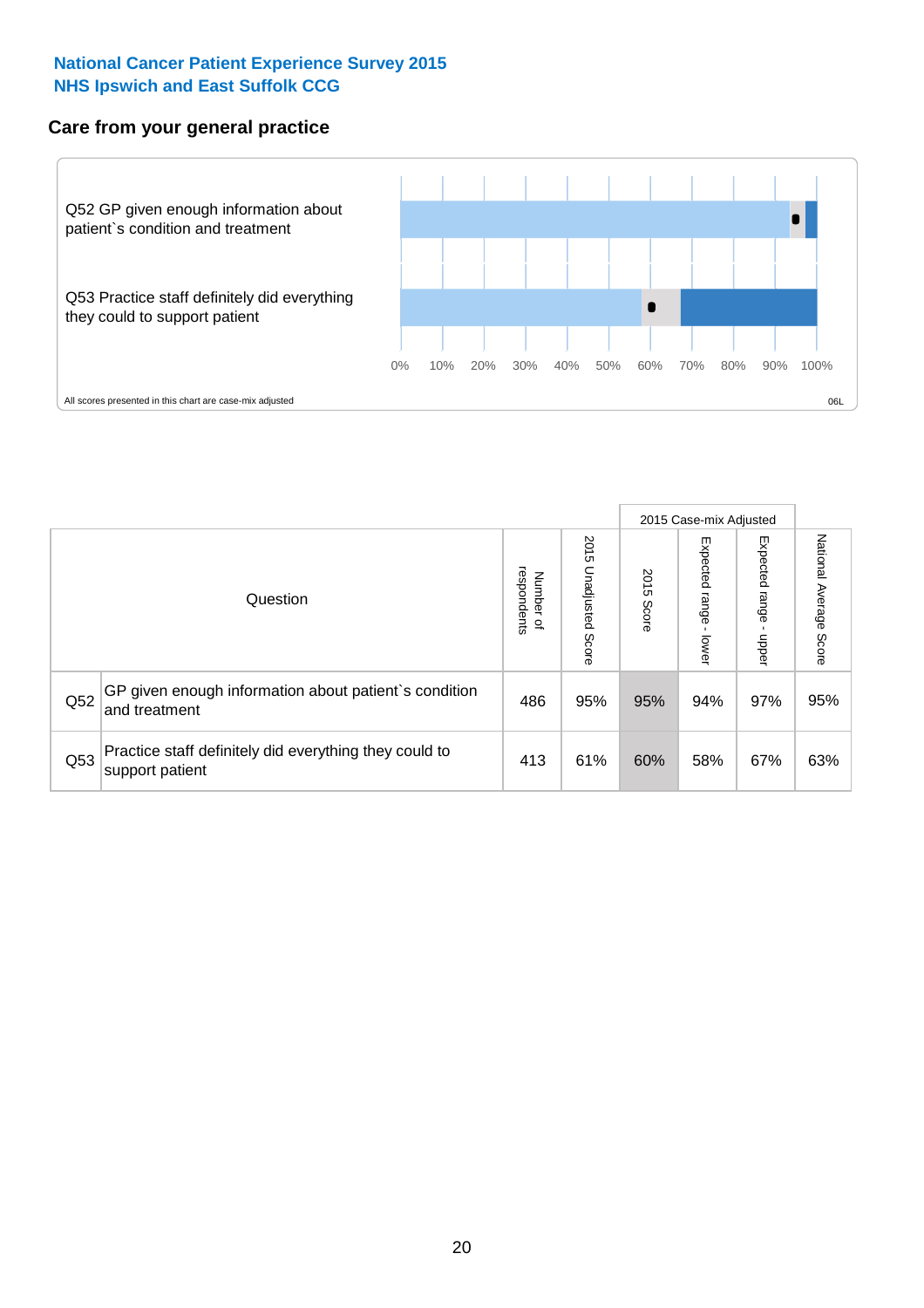### **Your overall NHS care (Part 1 of 2)**



|     |                                                                    |                          |                                 |               | 2015 Case-mix Adjusted                    |                                           |                        |
|-----|--------------------------------------------------------------------|--------------------------|---------------------------------|---------------|-------------------------------------------|-------------------------------------------|------------------------|
|     | Question                                                           | respondents<br>Number of | 2015<br><b>Unadjusted Score</b> | 2015<br>Score | Expected range<br>$\blacksquare$<br>lower | Expected range<br>$\blacksquare$<br>nbber | National Average Score |
| Q54 | Hospital and community staff always worked well together           | 577                      | 64%                             | 63%           | 56%                                       | 65%                                       | 61%                    |
| Q55 | Patient given a care plan                                          | 442                      | 34%                             | 35%           | 28%                                       | 38%                                       | 33%                    |
| Q56 | Overall the administration of the care was very good /<br>good     | 599                      | 89%                             | 89%           | 86%                                       | 91%                                       | 89%                    |
| Q57 | Length of time for attending clinics and appointments was<br>right | 597                      | 69%                             | 69%           | 60%                                       | 72%                                       | 66%                    |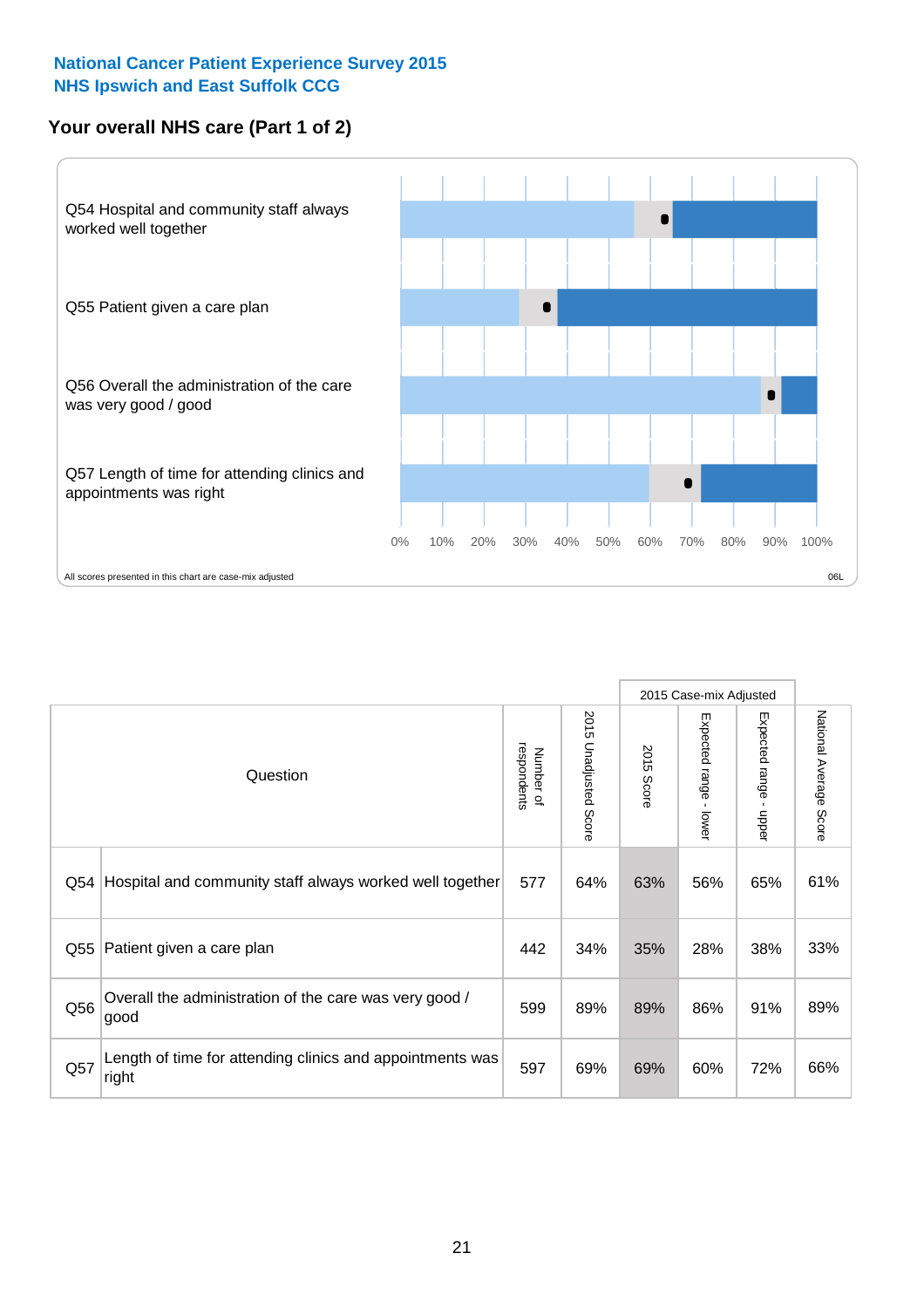### **Your overall NHS care (Part 2 of 2)**



|     |                                                       |                                              |                                 |               |                            | 2015 Case-mix Adjusted     |                           |
|-----|-------------------------------------------------------|----------------------------------------------|---------------------------------|---------------|----------------------------|----------------------------|---------------------------|
|     | Question                                              | respondents<br>Number<br>$\overline{\sigma}$ | 2015<br>Unadjusted<br>ഗ<br>core | 2015<br>Score | Expected<br>range<br>lower | Expected<br>range<br>doper | National Average<br>Score |
| Q58 | Taking part in cancer research discussed with patient | 572                                          | 27%                             | 26%           | 22%                        | 35%                        | 28%                       |



|     |                                                                        |                                              |                             |               |                                         | 2015 Case-mix Adjusted                          |                        |
|-----|------------------------------------------------------------------------|----------------------------------------------|-----------------------------|---------------|-----------------------------------------|-------------------------------------------------|------------------------|
|     | Question                                                               | respondents<br>Number<br>$\overline{\sigma}$ | 2015<br>Unadjusted<br>Score | 2015<br>Score | OWer<br>limit<br>range<br>٩<br>expected | Upper<br>jimit<br>range<br>$\Omega$<br>expected | National Average Score |
| Q59 | Patient's average rating of care scored from very poor to<br>very good | 594                                          | 8.7                         | 8.7           | 8.6                                     | 8.8                                             | 8.7                    |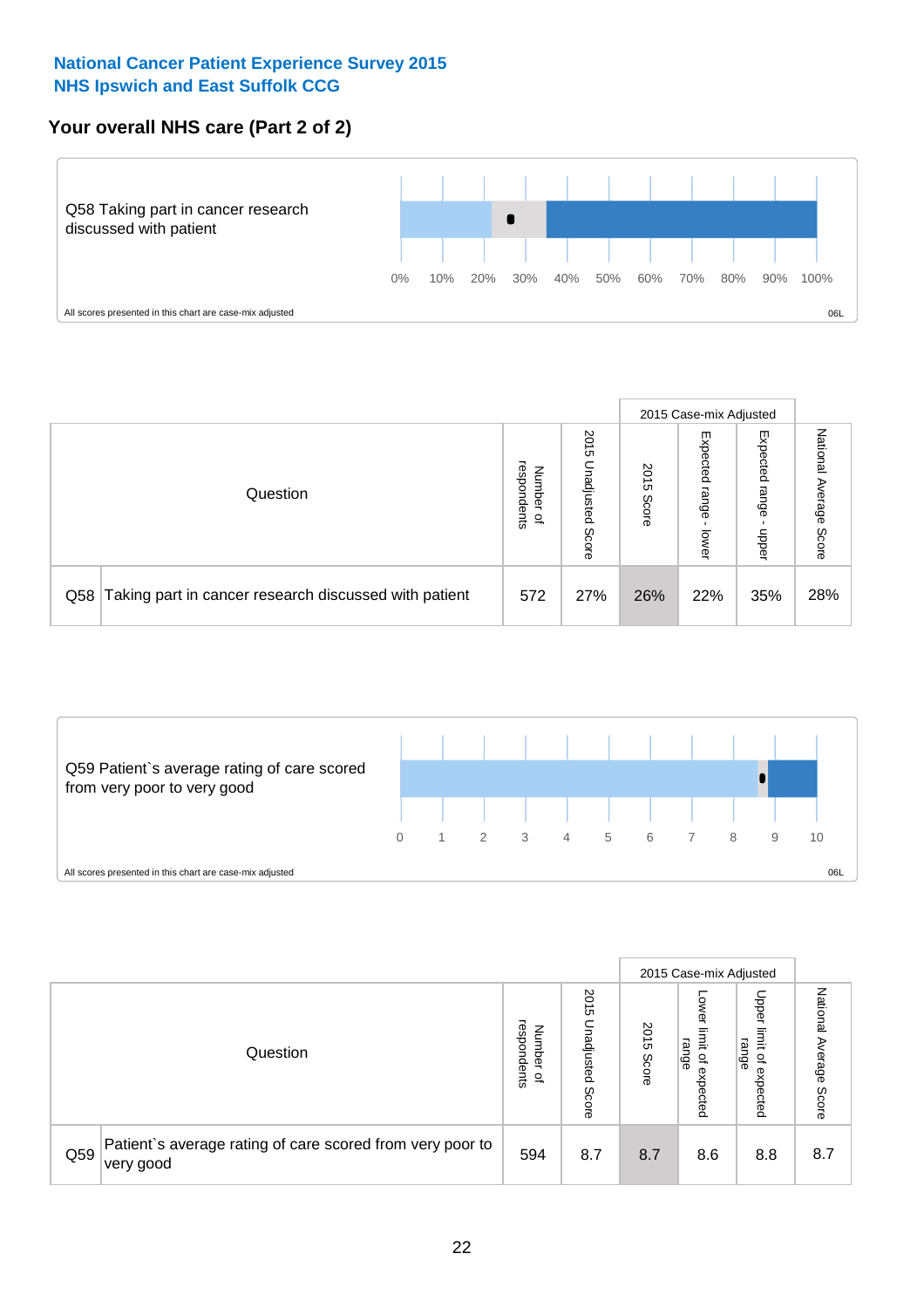# **Comparisons by tumour group for this CCG**

The following tables show the unadjusted CCG and the national percentage scores for each question broken down by tumour group. Where a cell in the table contains an asterisk this indicates that the number of patients in that group was below 21 and too small to display. Where a cell in the table contains "n.a." this indicates that there were no respondents for that tumour group.

# **Seeing your GP**

|                      | Q1. Saw GP once /<br>had to go to hospital | twice before being told | Q2. Patient thought<br>they were seen as<br>soon as necessary |                 |  |
|----------------------|--------------------------------------------|-------------------------|---------------------------------------------------------------|-----------------|--|
| <b>Cancer type</b>   | This CCG <sup>\$</sup>                     | <b>National</b>         | This CCG <sup>\$</sup>                                        | <b>National</b> |  |
| Brain / CNS          | $\star$                                    | 60%                     | $\star$                                                       | 77%             |  |
| <b>Breast</b>        | 90%                                        | 93%                     | 89%                                                           | 88%             |  |
| Colorectal / LGT     | 64%                                        | 72%                     | 87%                                                           | 80%             |  |
| Gynaecological       | $\star$                                    | 75%                     | $\star$                                                       | 78%             |  |
| Haematological       | 59%                                        | 64%                     | 78%                                                           | 80%             |  |
| <b>Head and Neck</b> | $\star$                                    | 77%                     | $\star$                                                       | 79%             |  |
| Lung                 | 75%                                        | 69%                     | 81%                                                           | 83%             |  |
| Prostate             | $\star$                                    | 79%                     | $\star$                                                       | 85%             |  |
| Sarcoma              | $\star$                                    | 64%                     | $\star$                                                       | 69%             |  |
| Skin                 | $\star$                                    | 91%                     | $\star$                                                       | 87%             |  |
| <b>Upper Gastro</b>  | $\star$                                    | 70%                     | 73%                                                           | 78%             |  |
| Urological           | 81%                                        | 81%                     | 89%                                                           | 84%             |  |
| Other                | 69%                                        | 70%                     | 76%                                                           | 78%             |  |
| <b>All Cancers</b>   | 72%                                        | 76%                     | 82%                                                           | 82%             |  |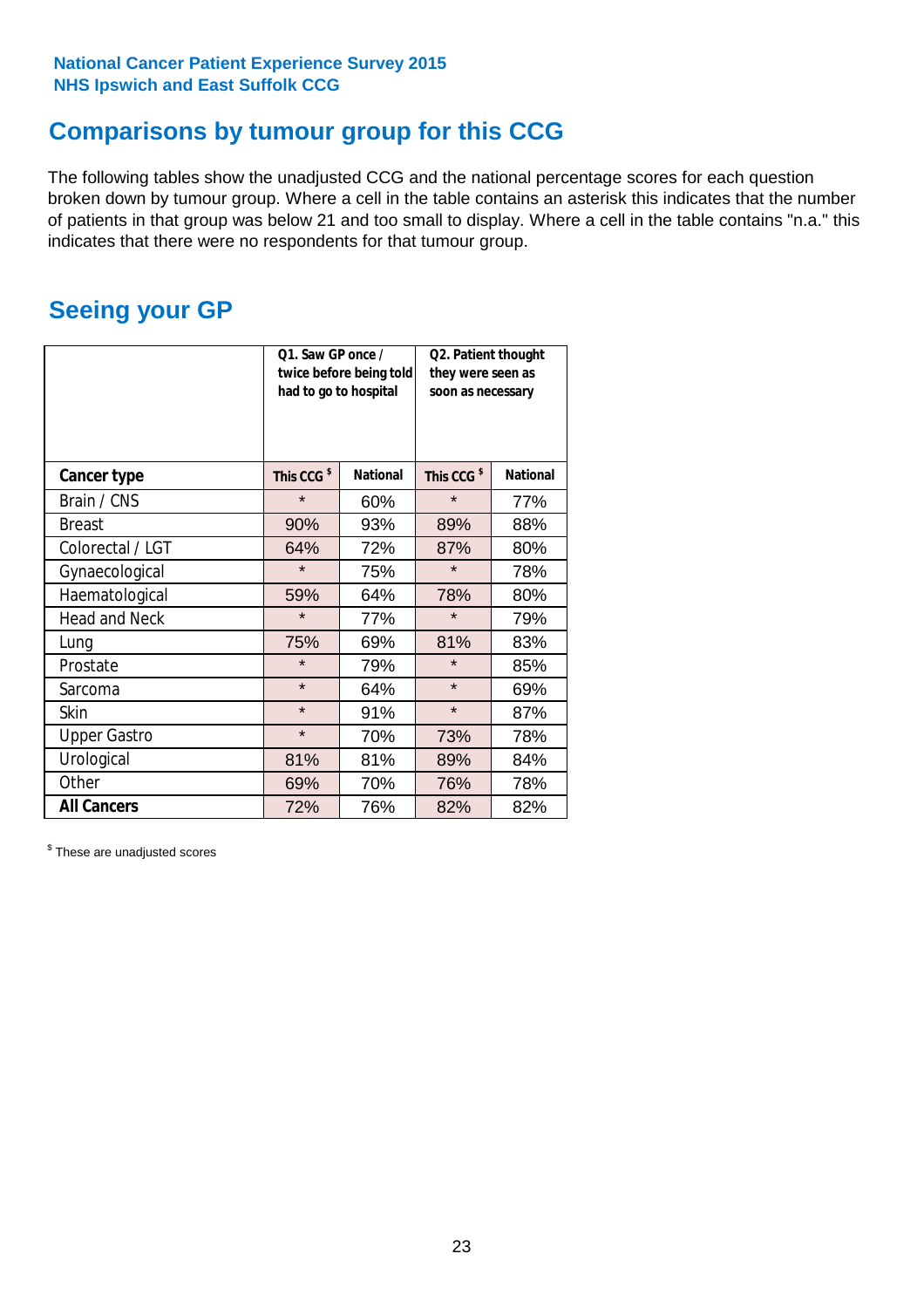# **Diagnostic tests**

|                      | be done was about<br>right | Q6. The length of time<br>waiting for the test to | Q7. Given complete<br>explanation of test<br>results in<br>understandable way |                 |  |  |
|----------------------|----------------------------|---------------------------------------------------|-------------------------------------------------------------------------------|-----------------|--|--|
| <b>Cancer type</b>   | This CCG <sup>\$</sup>     | <b>National</b>                                   | This CCG <sup>\$</sup>                                                        | <b>National</b> |  |  |
| Brain / CNS          | $\star$                    | 87%                                               | $\star$                                                                       | 69%             |  |  |
| <b>Breast</b>        | 92%                        | 90%                                               | 77%                                                                           | 82%             |  |  |
| Colorectal / LGT     | 85%                        | 86%                                               | 74%                                                                           | 81%             |  |  |
| Gynaecological       | $\star$                    | 84%                                               | $\star$                                                                       | 76%             |  |  |
| Haematological       | 87%                        | 87%                                               | 68%                                                                           | 76%             |  |  |
| <b>Head and Neck</b> | $\star$                    | 84%                                               | $\star$                                                                       | 77%             |  |  |
| Lung                 | 91%                        | 87%                                               | 71%                                                                           | 78%             |  |  |
| Prostate             | $\star$                    | 85%                                               | $\star$                                                                       | 79%             |  |  |
| Sarcoma              | $\star$                    | 81%                                               | $\star$                                                                       | 77%             |  |  |
| Skin                 | $\star$                    | 89%                                               | $\star$                                                                       | 85%             |  |  |
| <b>Upper Gastro</b>  | 85%                        | 83%                                               | 81%                                                                           | 77%             |  |  |
| Urological           | 91%                        | 85%                                               | 83%                                                                           | 78%             |  |  |
| Other                | 85%                        | 85%                                               | 80%                                                                           | 76%             |  |  |
| <b>All Cancers</b>   | 88%                        | 87%                                               | 76%                                                                           | 79%             |  |  |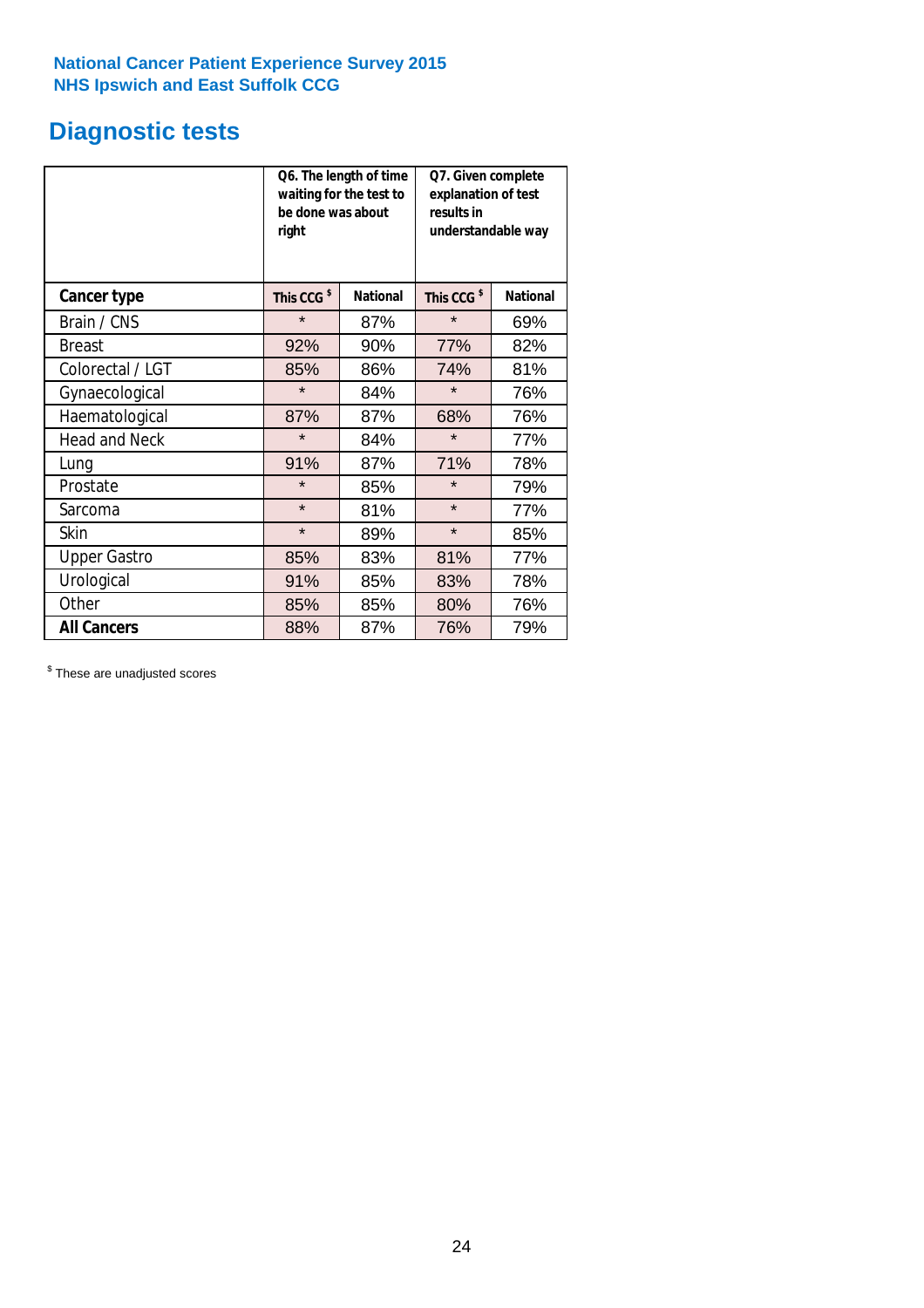# **Finding out what was wrong with you**

|                      | Q8. Patient told they<br>could bring a family<br>member or friend<br>when first told they<br>had cancer |                 | Q9. Patient felt they<br>were told sensitively<br>that they had cancer |                 | Q10. Patient<br>completely understood<br>the explanation of<br>what was wrong |                 | Q11. Patient given<br>easy to understand<br>written information<br>about the type of<br>cancer they had |                 |
|----------------------|---------------------------------------------------------------------------------------------------------|-----------------|------------------------------------------------------------------------|-----------------|-------------------------------------------------------------------------------|-----------------|---------------------------------------------------------------------------------------------------------|-----------------|
| Cancer type          | This CCG <sup>\$</sup>                                                                                  | <b>National</b> | This CCG <sup>\$</sup>                                                 | <b>National</b> | This CCG <sup>\$</sup>                                                        | <b>National</b> | This CCG <sup>\$</sup>                                                                                  | <b>National</b> |
| Brain / CNS          | $\star$                                                                                                 | 85%             | $\star$                                                                | 79%             | $\star$                                                                       | 60%             | $\star$                                                                                                 | 62%             |
| <b>Breast</b>        | 82%                                                                                                     | 83%             | 94%                                                                    | 88%             | 80%                                                                           | 78%             | 78%                                                                                                     | 76%             |
| Colorectal / LGT     | 78%                                                                                                     | 83%             | 76%                                                                    | 85%             | 78%                                                                           | 79%             | 61%                                                                                                     | 71%             |
| Gynaecological       | $\star$                                                                                                 | 75%             | $\star$                                                                | 83%             | $\star$                                                                       | 73%             | $\star$                                                                                                 | 69%             |
| Haematological       | 78%                                                                                                     | 75%             | 79%                                                                    | 83%             | 53%                                                                           | 60%             | 72%                                                                                                     | 74%             |
| <b>Head and Neck</b> | $\star$                                                                                                 | 73%             | $\star$                                                                | 85%             | $\star$                                                                       | 75%             | $\star$                                                                                                 | 61%             |
| Lung                 | 75%                                                                                                     | 80%             | 84%                                                                    | 83%             | 58%                                                                           | 75%             | 64%                                                                                                     | 66%             |
| Prostate             | $\star$                                                                                                 | 80%             | $\star$                                                                | 84%             | $\star$                                                                       | 78%             | $\star$                                                                                                 | 80%             |
| Sarcoma              | $\star$                                                                                                 | 77%             | $\star$                                                                | 82%             | $\star$                                                                       | 63%             | $\star$                                                                                                 | 61%             |
| Skin                 | $\star$                                                                                                 | 71%             | $\star$                                                                | 90%             | $\star$                                                                       | 83%             | $\star$                                                                                                 | 84%             |
| <b>Upper Gastro</b>  | 65%                                                                                                     | 79%             | 77%                                                                    | 79%             | 81%                                                                           | 72%             | 75%                                                                                                     | 64%             |
| Urological           | 67%                                                                                                     | 74%             | 83%                                                                    | 82%             | 75%                                                                           | 76%             | 73%                                                                                                     | 71%             |
| Other                | 74%                                                                                                     | 77%             | 77%                                                                    | 82%             | 69%                                                                           | 72%             | 58%                                                                                                     | 61%             |
| <b>All Cancers</b>   | 76%                                                                                                     | 79%             | 82%                                                                    | 84%             | 69%                                                                           | 73%             | 70%                                                                                                     | 72%             |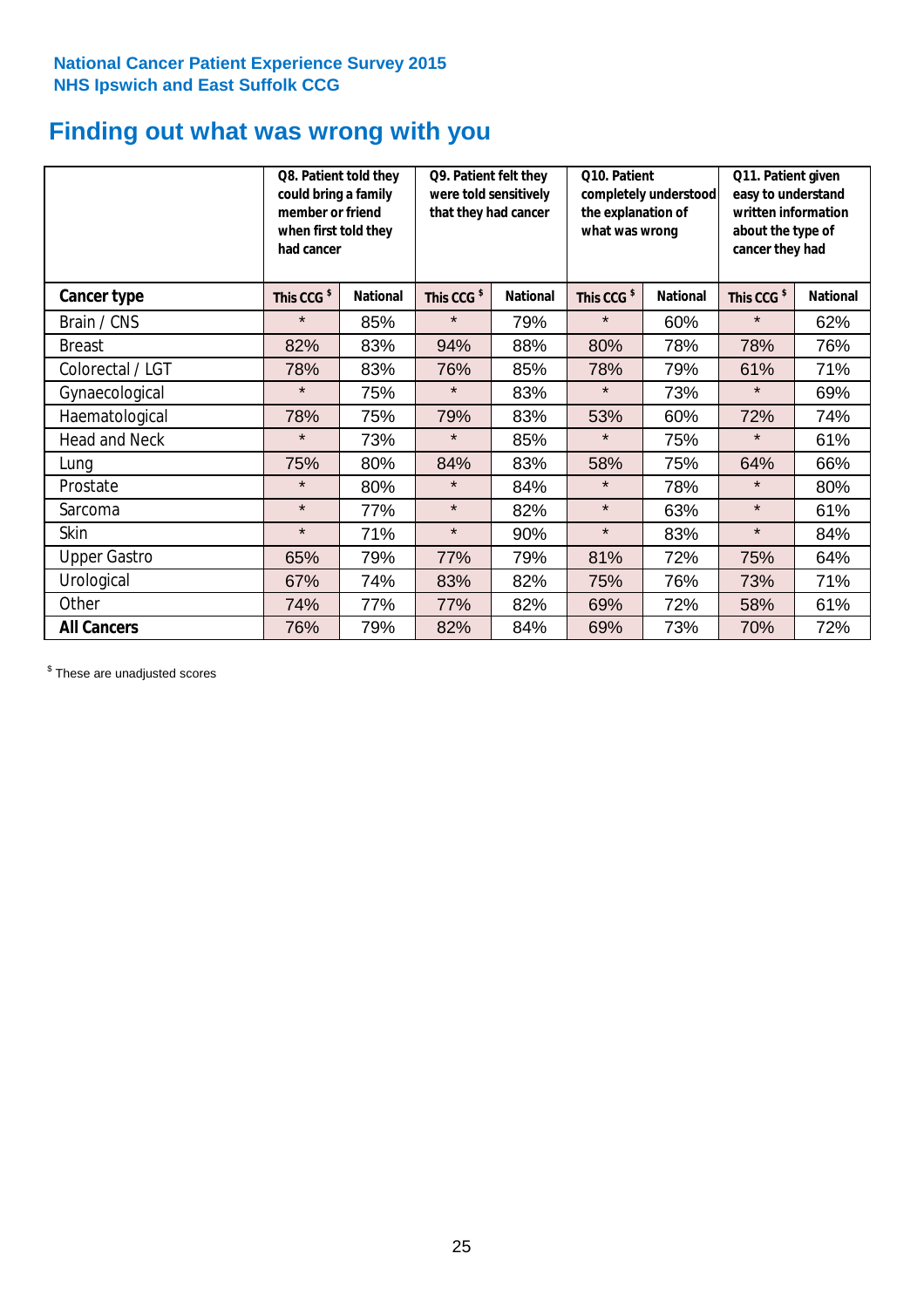# **Deciding the best treatment for you**

|                      | <b>Q12. Patient felt that</b><br>treatment options<br>were completely<br>explained |                 | Q13. Possible side<br>understandable way | effects explained in an | Q14. Patient given<br>practical advice and<br>support in dealing with<br>side effects of<br>treatment |                 |  |
|----------------------|------------------------------------------------------------------------------------|-----------------|------------------------------------------|-------------------------|-------------------------------------------------------------------------------------------------------|-----------------|--|
| <b>Cancer type</b>   | This CCG <sup>\$</sup>                                                             | <b>National</b> | This CCG <sup>\$</sup>                   | <b>National</b>         | This CCG <sup>\$</sup>                                                                                | <b>National</b> |  |
| Brain / CNS          | $\star$                                                                            | 80%             | $\star$                                  | 71%                     | $\star$                                                                                               | 62%             |  |
| <b>Breast</b>        | 87%                                                                                | 84%             | 75%                                      | 76%                     | 73%                                                                                                   | 69%             |  |
| Colorectal / LGT     | 73%                                                                                | 85%             | 71%                                      | 75%                     | 72%                                                                                                   | 68%             |  |
| Gynaecological       | $\star$                                                                            | 84%             | $\star$                                  | 76%                     | $\star$                                                                                               | 68%             |  |
| Haematological       | 78%                                                                                | 81%             | 69%                                      | 69%                     | 70%                                                                                                   | 65%             |  |
| <b>Head and Neck</b> | $\star$                                                                            | 85%             | $\star$                                  | 72%                     | $\star$                                                                                               | 67%             |  |
| Lung                 | 88%                                                                                | 84%             | 65%                                      | 74%                     | 61%                                                                                                   | 69%             |  |
| Prostate             | $\star$                                                                            | 80%             | $\star$                                  | 71%                     | $\star$                                                                                               | 61%             |  |
| Sarcoma              | $\star$                                                                            | 82%             | $\star$                                  | 75%                     | $\star$                                                                                               | 66%             |  |
| Skin                 | $\star$                                                                            | 88%             | $\star$                                  | 75%                     | $\star$                                                                                               | 74%             |  |
| <b>Upper Gastro</b>  | 82%                                                                                | 83%             | 70%                                      | 72%                     | 54%                                                                                                   | 66%             |  |
| Urological           | 83%                                                                                | 80%             | 63%                                      | 69%                     | 59%                                                                                                   | 61%             |  |
| Other                | 82%                                                                                | 80%             | 69%                                      | 72%                     | 68%                                                                                                   | 64%             |  |
| <b>All Cancers</b>   | 82%                                                                                | 83%             | 70%                                      | 73%                     | 67%                                                                                                   | 66%             |  |

|                      | in the future          | Q15. Patient definitely<br>told about side effects<br>that could affect them | Q16. Patient definitely<br>involved in decisions<br>about care and<br>treatment |                 |  |
|----------------------|------------------------|------------------------------------------------------------------------------|---------------------------------------------------------------------------------|-----------------|--|
| <b>Cancer type</b>   | This CCG <sup>\$</sup> | <b>National</b>                                                              | This CCG <sup>\$</sup>                                                          | <b>National</b> |  |
| Brain / CNS          | $\star$                | 56%                                                                          | $\star$                                                                         | 74%             |  |
| <b>Breast</b>        | 58%                    | 55%                                                                          | 76%                                                                             | 79%             |  |
| Colorectal / LGT     | 48%                    | 56%                                                                          | 82%                                                                             | 79%             |  |
| Gynaecological       | $\star$                | 54%                                                                          | $\star$                                                                         | 76%             |  |
| Haematological       | 52%                    | 50%                                                                          |                                                                                 | 77%             |  |
| <b>Head and Neck</b> | $\star$                | 58%                                                                          | $\star$                                                                         | 76%             |  |
| Lung                 | 51%                    | 54%                                                                          | 81%                                                                             | 78%             |  |
| Prostate             | $\star$                | 63%                                                                          | $\star$                                                                         | 79%             |  |
| Sarcoma              | $\star$                | 54%                                                                          | $\star$                                                                         | 77%             |  |
| Skin                 | $\star$                | 66%                                                                          | $\star$                                                                         | 86%             |  |
| <b>Upper Gastro</b>  | 59%                    | 53%                                                                          | 79%                                                                             | 77%             |  |
| Urological           | 55%                    | 52%                                                                          | 82%                                                                             | 75%             |  |
| Other                | 53%                    | 51%                                                                          | 76%                                                                             | 75%             |  |
| <b>All Cancers</b>   | 54%                    | 54%                                                                          | 77%                                                                             | 78%             |  |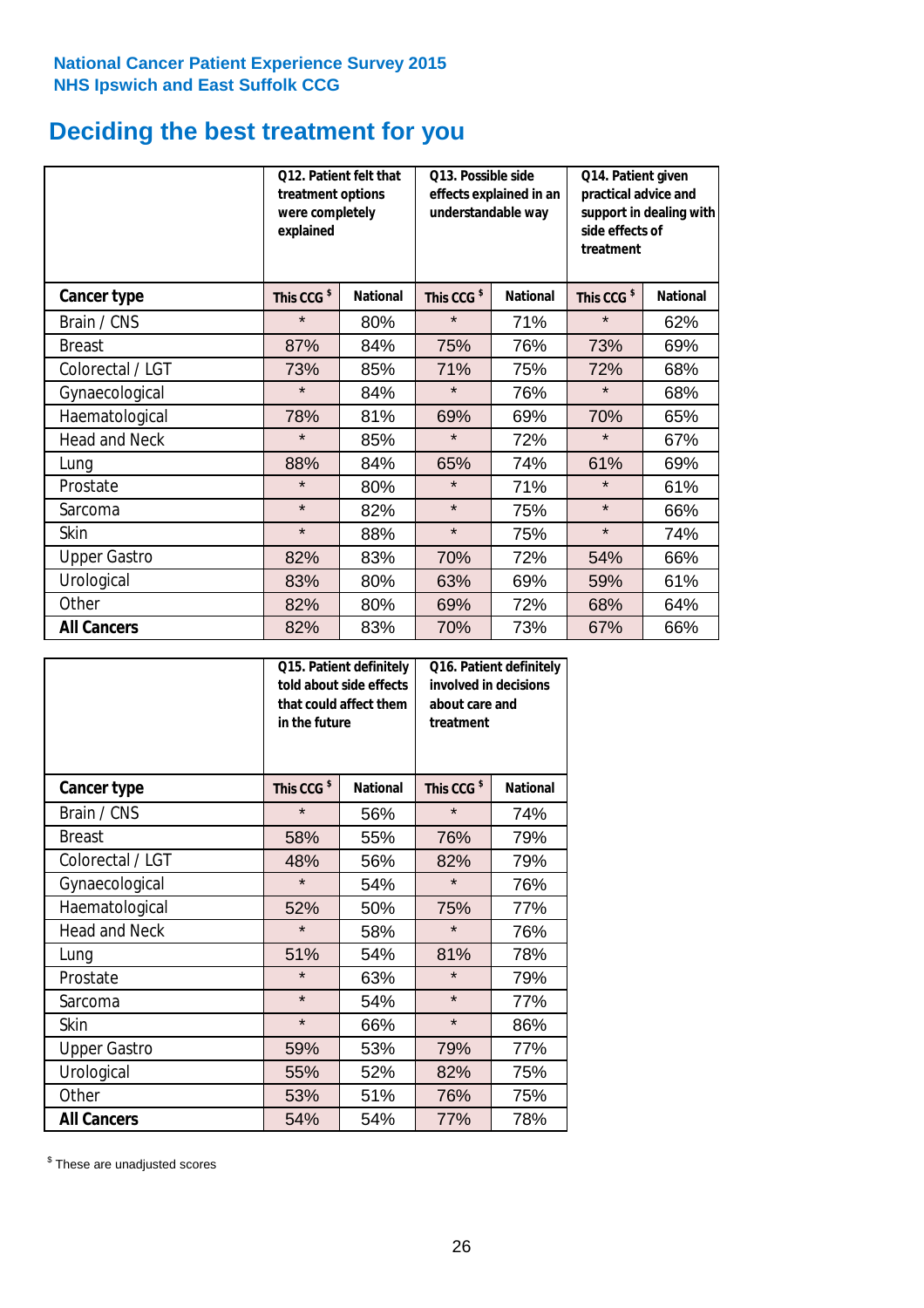# **Clinical Nurse Specialist**

|                      | would support them<br>through their<br>treatment | Q17. Patient given the<br>name of the CNS who | Q18. Patient found it<br>easy to contact their<br><b>CNS</b> |                 | <b>Q19. Get</b><br>understandable<br>answers to important<br>questions all or most<br>of the time |                 |  |
|----------------------|--------------------------------------------------|-----------------------------------------------|--------------------------------------------------------------|-----------------|---------------------------------------------------------------------------------------------------|-----------------|--|
| <b>Cancer type</b>   | This CCG <sup>\$</sup>                           | <b>National</b>                               | This CCG <sup>\$</sup>                                       | <b>National</b> | This CCG <sup>\$</sup>                                                                            | <b>National</b> |  |
| Brain / CNS          | $\star$                                          | 95%                                           | $\star$                                                      | 84%             | $\star$                                                                                           | 85%             |  |
| <b>Breast</b>        | 98%                                              | 94%                                           | 82%                                                          | 85%             | 90%                                                                                               | 88%             |  |
| Colorectal / LGT     | 93%                                              | 91%                                           | 84%                                                          | 88%             | 86%                                                                                               | 90%             |  |
| Gynaecological       | $\star$                                          | 93%                                           | $\star$                                                      | 86%             | $\star$                                                                                           | 87%             |  |
| Haematological       | 96%                                              | 89%                                           | 84%                                                          | 89%             | 90%                                                                                               | 90%             |  |
| <b>Head and Neck</b> | $\star$                                          | 88%                                           | $\star$                                                      | 86%             | $\star$                                                                                           | 88%             |  |
| Lung                 | 97%                                              | 93%                                           | 84%                                                          | 89%             | 90%                                                                                               | 89%             |  |
| Prostate             | $\star$                                          | 89%                                           | $\star$                                                      | 83%             | $\star$                                                                                           | 88%             |  |
| Sarcoma              | $\star$                                          | 87%                                           | $\star$                                                      | 86%             | $\star$                                                                                           | 88%             |  |
| Skin                 | $\star$                                          | 88%                                           | $\star$                                                      | 90%             | $\star$                                                                                           | 92%             |  |
| <b>Upper Gastro</b>  | 92%                                              | 92%                                           | 90%                                                          | 87%             | 86%                                                                                               | 88%             |  |
| Urological           | 67%                                              | 80%                                           | 81%                                                          | 85%             | 90%                                                                                               | 88%             |  |
| Other                | 91%                                              | 86%                                           | 78%                                                          | 86%             | 86%                                                                                               | 87%             |  |
| <b>All Cancers</b>   | 91%                                              | 90%                                           | 83%                                                          | 87%             | 89%                                                                                               | 88%             |  |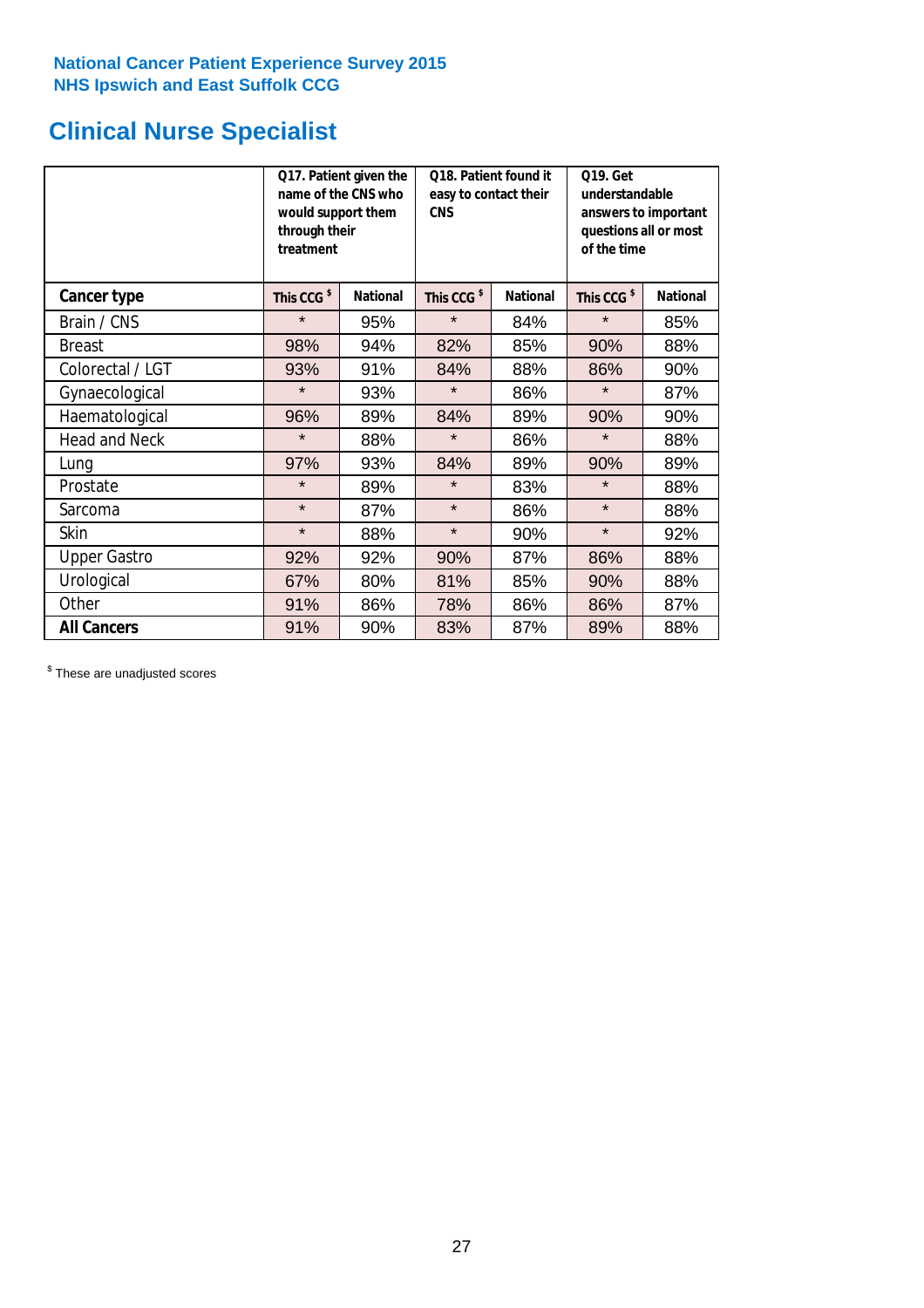# **Support for people with cancer**

|                      |                        | Q20. Hospital staff<br>Q21. Hospital staff<br>gave information<br>gave information<br>about support groups<br>day activities |                        | Q22. Hospital staff<br>gave information on<br>about impact cancer<br>getting financial help<br>could have on day to |                        |                 |                        | Q23. Hospital staff told<br>patient they could get<br>free prescriptions |  |
|----------------------|------------------------|------------------------------------------------------------------------------------------------------------------------------|------------------------|---------------------------------------------------------------------------------------------------------------------|------------------------|-----------------|------------------------|--------------------------------------------------------------------------|--|
| Cancer type          | This CCG <sup>\$</sup> | <b>National</b>                                                                                                              | This CCG <sup>\$</sup> | <b>National</b>                                                                                                     | This CCG <sup>\$</sup> | <b>National</b> | This CCG <sup>\$</sup> | <b>National</b>                                                          |  |
| Brain / CNS          | $\star$                | 85%                                                                                                                          | $\star$                | 80%                                                                                                                 | $\star$                | 72%             | $\star$                | 79%                                                                      |  |
| <b>Breast</b>        | 92%                    | 88%                                                                                                                          | 88%                    | 85%                                                                                                                 | 68%                    | 60%             | 73%                    | 80%                                                                      |  |
| Colorectal / LGT     | 86%                    | 82%                                                                                                                          | 81%                    | 82%                                                                                                                 | 58%                    | 52%             | $\star$                | 83%                                                                      |  |
| Gynaecological       | $\star$                | 83%                                                                                                                          | $\star$                | 81%                                                                                                                 | $\star$                | 58%             | $\star$                | 76%                                                                      |  |
| Haematological       | 90%                    | 82%                                                                                                                          | 86%                    | 82%                                                                                                                 | 56%                    | 56%             | 96%                    | 86%                                                                      |  |
| <b>Head and Neck</b> | $\star$                | 83%                                                                                                                          | $\star$                | 80%                                                                                                                 | $\star$                | 55%             | $\star$                | 80%                                                                      |  |
| Lung                 | 90%                    | 82%                                                                                                                          | 86%                    | 80%                                                                                                                 | 59%                    | 68%             | $\star$                | 85%                                                                      |  |
| Prostate             | $\star$                | 85%                                                                                                                          | $\star$                | 81%                                                                                                                 | $\star$                | 41%             | $\star$                | 76%                                                                      |  |
| Sarcoma              | $\star$                | 82%                                                                                                                          | $\star$                | 80%                                                                                                                 | $\star$                | 57%             | $\star$                | 75%                                                                      |  |
| Skin                 | $\star$                | 85%                                                                                                                          | $\star$                | 85%                                                                                                                 | $\star$                | 51%             | $\star$                | 65%                                                                      |  |
| <b>Upper Gastro</b>  | $\star$                | 82%                                                                                                                          | $\star$                | 78%                                                                                                                 | $\star$                | 57%             | $\star$                | 83%                                                                      |  |
| Urological           | 76%                    | 71%                                                                                                                          | 79%                    | 70%                                                                                                                 | 24%                    | 33%             | $\star$                | 69%                                                                      |  |
| Other                | 82%                    | 80%                                                                                                                          | 78%                    | 77%                                                                                                                 | 54%                    | 53%             | 83%                    | 79%                                                                      |  |
| <b>All Cancers</b>   | 87%                    | 83%                                                                                                                          | 83%                    | 81%                                                                                                                 | 57%                    | 55%             | 82%                    | 80%                                                                      |  |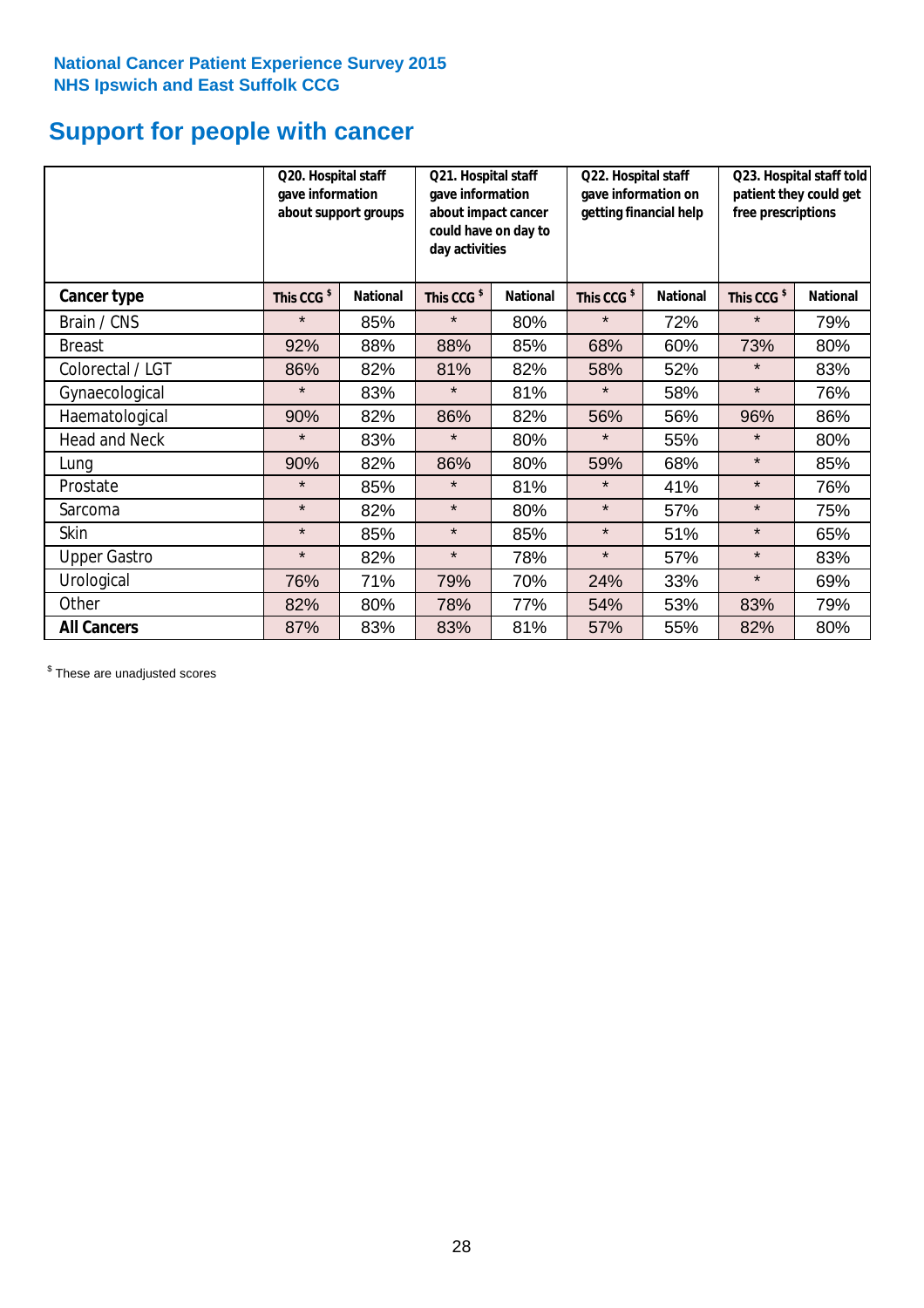# **Operations**

|                      | Q26. Staff explained<br>how operation had<br>gone in<br>understandable way |                 |  |  |
|----------------------|----------------------------------------------------------------------------|-----------------|--|--|
| <b>Cancer type</b>   | This CCG <sup>\$</sup>                                                     | <b>National</b> |  |  |
| Brain / CNS          | $\star$                                                                    | 75%             |  |  |
| <b>Breast</b>        | 65%                                                                        | 77%             |  |  |
| Colorectal / LGT     | 85%                                                                        | 81%             |  |  |
| Gynaecological       | $\star$                                                                    | 79%             |  |  |
| Haematological       | $\star$                                                                    | 75%             |  |  |
| <b>Head and Neck</b> | $\star$                                                                    | 77%             |  |  |
| Lung                 | $\star$                                                                    | 76%             |  |  |
| Prostate             | $\star$                                                                    | 76%             |  |  |
| Sarcoma              | $\star$                                                                    | 80%             |  |  |
| Skin                 | $\star$                                                                    | 84%             |  |  |
| <b>Upper Gastro</b>  | $\star$                                                                    | 81%             |  |  |
| Urological           | 77%                                                                        | 74%             |  |  |
| Other                | 96%                                                                        | 78%             |  |  |
| <b>All Cancers</b>   | 77%                                                                        | 78%             |  |  |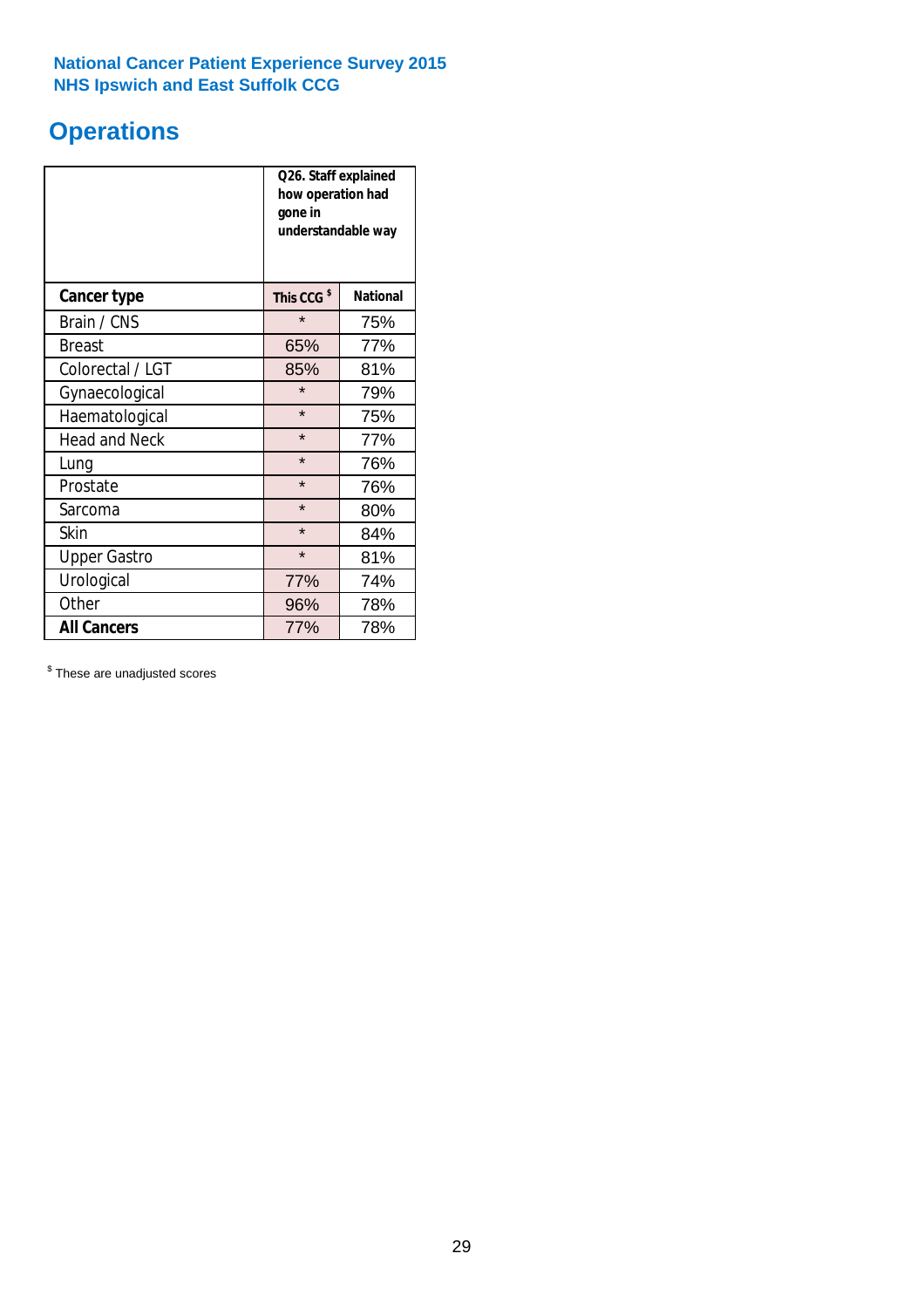# **Hospital care as an inpatient (Part 1 of 2)**

|                      |                        | Q28. Groups of doctors<br>or nurses did not talk<br>in front of patient as if<br>they were not there |                        | Q29. Patient had<br>confidence and trust in<br>all doctors treating<br>them |                        | Q30. Patient's family<br>or someone close<br>definitely had<br>opportunity to talk to<br>doctor |                        | Q31. Patient had<br>confidence and trust in I<br>all ward nurses |  |
|----------------------|------------------------|------------------------------------------------------------------------------------------------------|------------------------|-----------------------------------------------------------------------------|------------------------|-------------------------------------------------------------------------------------------------|------------------------|------------------------------------------------------------------|--|
| Cancer type          | This CCG <sup>\$</sup> | <b>National</b>                                                                                      | This CCG <sup>\$</sup> | <b>National</b>                                                             | This CCG <sup>\$</sup> | <b>National</b>                                                                                 | This CCG <sup>\$</sup> | <b>National</b>                                                  |  |
| Brain / CNS          | $\star$                | 68%                                                                                                  | $\star$                | 78%                                                                         | $\star$                | 65%                                                                                             | $\star$                | 67%                                                              |  |
| <b>Breast</b>        | 82%                    | 89%                                                                                                  | 82%                    | 86%                                                                         | 70%                    | 73%                                                                                             | 67%                    | 74%                                                              |  |
| Colorectal / LGT     | 91%                    | 75%                                                                                                  | 84%                    | 85%                                                                         | 83%                    | 72%                                                                                             | 69%                    | 68%                                                              |  |
| Gynaecological       | $\star$                | 84%                                                                                                  | $\star$                | 86%                                                                         | $\star$                | 71%                                                                                             | $\star$                | 69%                                                              |  |
| Haematological       | 79%                    | 80%                                                                                                  | 85%                    | 81%                                                                         | 72%                    | 75%                                                                                             | 78%                    | 73%                                                              |  |
| <b>Head and Neck</b> | $\star$                | 79%                                                                                                  | $\star$                | 85%                                                                         | $\star$                | 73%                                                                                             | $\star$                | 72%                                                              |  |
| Lung                 | $\star$                | 75%                                                                                                  | $\star$                | 82%                                                                         | $\star$                | 71%                                                                                             | $\star$                | 73%                                                              |  |
| Prostate             | $\star$                | 84%                                                                                                  | $\star$                | 87%                                                                         | $\star$                | 72%                                                                                             | $\star$                | 75%                                                              |  |
| Sarcoma              | $\star$                | 82%                                                                                                  | $\star$                | 85%                                                                         | $\star$                | 75%                                                                                             | $\star$                | 70%                                                              |  |
| Skin                 | $\star$                | 85%                                                                                                  | $\star$                | 90%                                                                         | $\star$                | 79%                                                                                             | $\star$                | 84%                                                              |  |
| <b>Upper Gastro</b>  | $\star$                | 75%                                                                                                  | $\star$                | 83%                                                                         | $\star$                | 72%                                                                                             | $\star$                | 70%                                                              |  |
| Urological           | 92%                    | 80%                                                                                                  | 86%                    | 84%                                                                         | 63%                    | 67%                                                                                             | 78%                    | 75%                                                              |  |
| Other                | 85%                    | 79%                                                                                                  | 85%                    | 79%                                                                         | 72%                    | 70%                                                                                             | 77%                    | 69%                                                              |  |
| <b>All Cancers</b>   | 86%                    | 81%                                                                                                  | 85%                    | 84%                                                                         | 73%                    | 72%                                                                                             | 73%                    | 72%                                                              |  |

|                      | Q32. Always / nearly<br>always enough nurses<br>on duty |                 | Q33. All staff asked<br>patient what name<br>they preferred to be<br>called by |                 | Q34. Always given<br>enough privacy when<br>discussing condition or<br>treatment |                 | Q35. Patient was able<br>to discuss worries or<br>fears with staff during<br>visit |                 |
|----------------------|---------------------------------------------------------|-----------------|--------------------------------------------------------------------------------|-----------------|----------------------------------------------------------------------------------|-----------------|------------------------------------------------------------------------------------|-----------------|
| <b>Cancer type</b>   | This CCG <sup>\$</sup>                                  | <b>National</b> | This CCG <sup>\$</sup>                                                         | <b>National</b> | This CCG <sup>\$</sup>                                                           | <b>National</b> | This CCG <sup>\$</sup>                                                             | <b>National</b> |
| Brain / CNS          | $\star$                                                 | 64%             | $\star$                                                                        | 69%             | $\star$                                                                          | 80%             | $\star$                                                                            | 44%             |
| <b>Breast</b>        | 73%                                                     | 69%             | 68%                                                                            | 60%             | 86%                                                                              | 86%             | 57%                                                                                | 53%             |
| Colorectal / LGT     | 80%                                                     | 61%             | 96%                                                                            | 70%             | 98%                                                                              | 84%             | 59%                                                                                | 54%             |
| Gynaecological       | $\star$                                                 | 65%             | $\star$                                                                        | 63%             | $\star$                                                                          | 82%             | $\star$                                                                            | 50%             |
| Haematological       | 57%                                                     | 63%             | 81%                                                                            | 67%             | 86%                                                                              | 86%             | 57%                                                                                | 55%             |
| <b>Head and Neck</b> | $\star$                                                 | 67%             | $\star$                                                                        | 66%             | $\star$                                                                          | 85%             | $\star$                                                                            | 50%             |
| Lung                 | $\star$                                                 | 68%             | $\star$                                                                        | 71%             | $\star$                                                                          | 84%             | $\star$                                                                            | 49%             |
| Prostate             | $\star$                                                 | 71%             | $\star$                                                                        | 67%             | $\star$                                                                          | 87%             | $\star$                                                                            | 52%             |
| Sarcoma              | $\star$                                                 | 68%             | $\star$                                                                        | 71%             | $\star$                                                                          | 87%             | $\star$                                                                            | 52%             |
| Skin                 | $\star$                                                 | 81%             | $\star$                                                                        | 67%             | $\star$                                                                          | 89%             | $\star$                                                                            | 61%             |
| <b>Upper Gastro</b>  | $\star$                                                 | 62%             | $\star$                                                                        | 75%             | $\star$                                                                          | 83%             | $\star$                                                                            | 53%             |
| Urological           | 68%                                                     | 68%             | 82%                                                                            | 71%             | 84%                                                                              | 84%             | 66%                                                                                | 46%             |
| Other                | 67%                                                     | 62%             | 87%                                                                            | 66%             | 85%                                                                              | 82%             | 38%                                                                                | 48%             |
| <b>All Cancers</b>   | 70%                                                     | 66%             | 78%                                                                            | 67%             | 86%                                                                              | 85%             | 56%                                                                                | 52%             |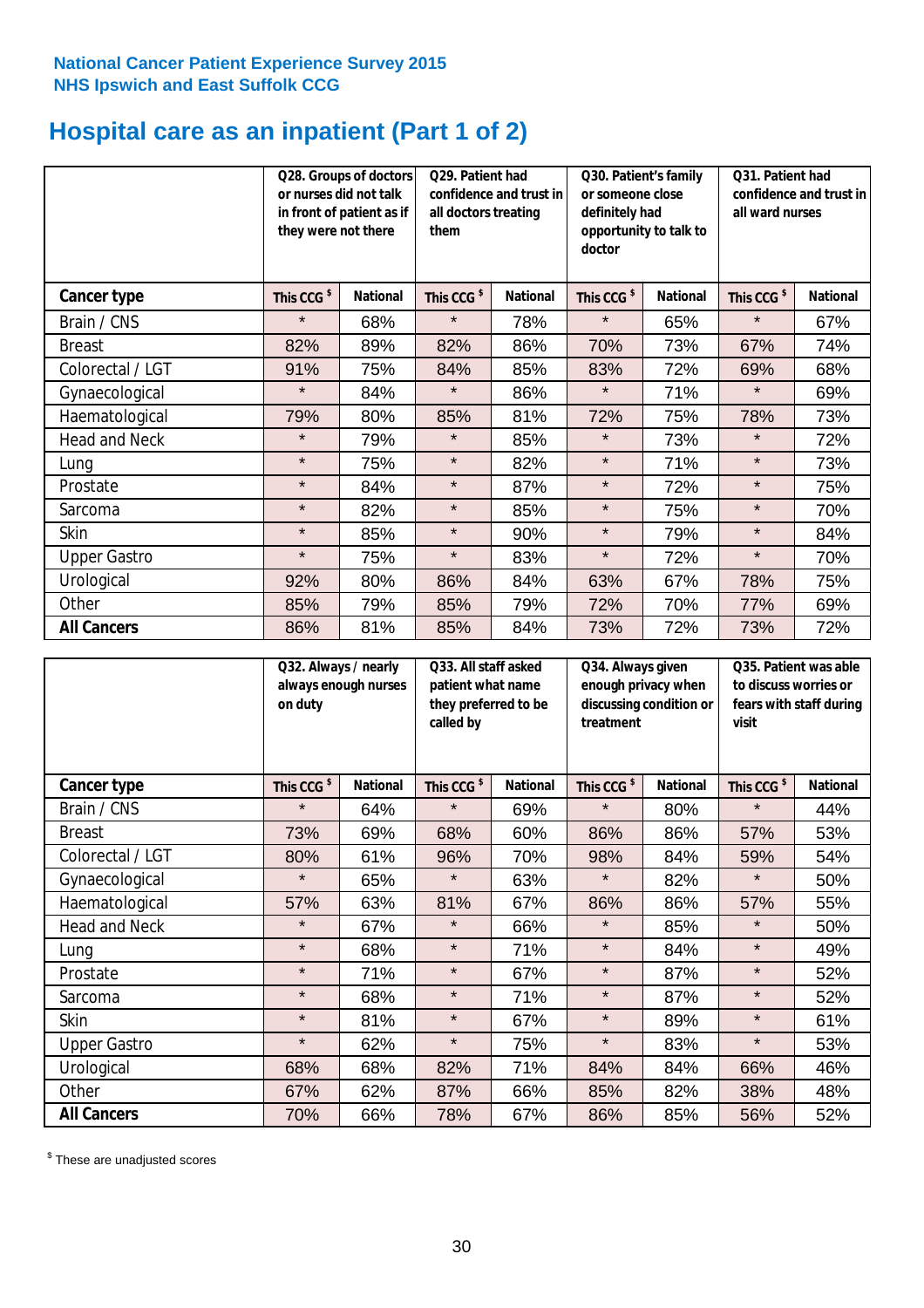# **Hospital care as an inpatient (Part 2 of 2)**

|                      | Q36. Hospital staff<br>definitely did<br>everything to help<br>control pain |                 | Q37. Always treated<br>with respect and<br>dignity by staff |                 | Q38. Given clear<br>written information<br>about what should /<br>should not do post<br>discharge |                 | Q39. Staff told patient<br>who to contact if<br>worried post discharge |                 |
|----------------------|-----------------------------------------------------------------------------|-----------------|-------------------------------------------------------------|-----------------|---------------------------------------------------------------------------------------------------|-----------------|------------------------------------------------------------------------|-----------------|
| Cancer type          | This CCG <sup>\$</sup>                                                      | <b>National</b> | This CCG <sup>\$</sup>                                      | <b>National</b> | This CCG <sup>\$</sup>                                                                            | <b>National</b> | This CCG <sup>\$</sup>                                                 | <b>National</b> |
| Brain / CNS          | $\star$                                                                     | 82%             | $\star$                                                     | 84%             | $\star$                                                                                           | 79%             | $\star$                                                                | 91%             |
| <b>Breast</b>        | 85%                                                                         | 86%             | 89%                                                         | 88%             | 92%                                                                                               | 90%             | 97%                                                                    | 95%             |
| Colorectal / LGT     | 90%                                                                         | 84%             | 96%                                                         | 86%             | 80%                                                                                               | 83%             | 91%                                                                    | 94%             |
| Gynaecological       | $\star$                                                                     | 83%             | $\star$                                                     | 85%             | $\star$                                                                                           | 86%             | $\star$                                                                | 93%             |
| Haematological       | 92%                                                                         | 84%             | 94%                                                         | 89%             | 85%                                                                                               | 79%             | 99%                                                                    | 95%             |
| <b>Head and Neck</b> | $\star$                                                                     | 84%             | $\star$                                                     | 88%             | $\star$                                                                                           | 86%             | $\star$                                                                | 92%             |
| Lung                 | $\star$                                                                     | 83%             | $\star$                                                     | 87%             | $\star$                                                                                           | 81%             | $\star$                                                                | 92%             |
| Prostate             | $\star$                                                                     | 85%             | $\star$                                                     | 91%             | $\star$                                                                                           | 87%             | $\star$                                                                | 94%             |
| Sarcoma              | $\star$                                                                     | 86%             | $\star$                                                     | 91%             | $\star$                                                                                           | 83%             | $\star$                                                                | 94%             |
| Skin                 | $\star$                                                                     | 88%             | $\star$                                                     | 93%             | $\star$                                                                                           | 91%             | $\star$                                                                | 97%             |
| <b>Upper Gastro</b>  | $\star$                                                                     | 83%             | $\star$                                                     | 86%             | $\star$                                                                                           | 79%             | $\star$                                                                | 93%             |
| Urological           | 73%                                                                         | 80%             | 88%                                                         | 88%             | 90%                                                                                               | 83%             | 90%                                                                    | 90%             |
| Other                | 89%                                                                         | 82%             | 87%                                                         | 85%             | 83%                                                                                               | 80%             | 100%                                                                   | 92%             |
| <b>All Cancers</b>   | 86%                                                                         | 84%             | 89%                                                         | 87%             | 87%                                                                                               | 84%             | 94%                                                                    | 94%             |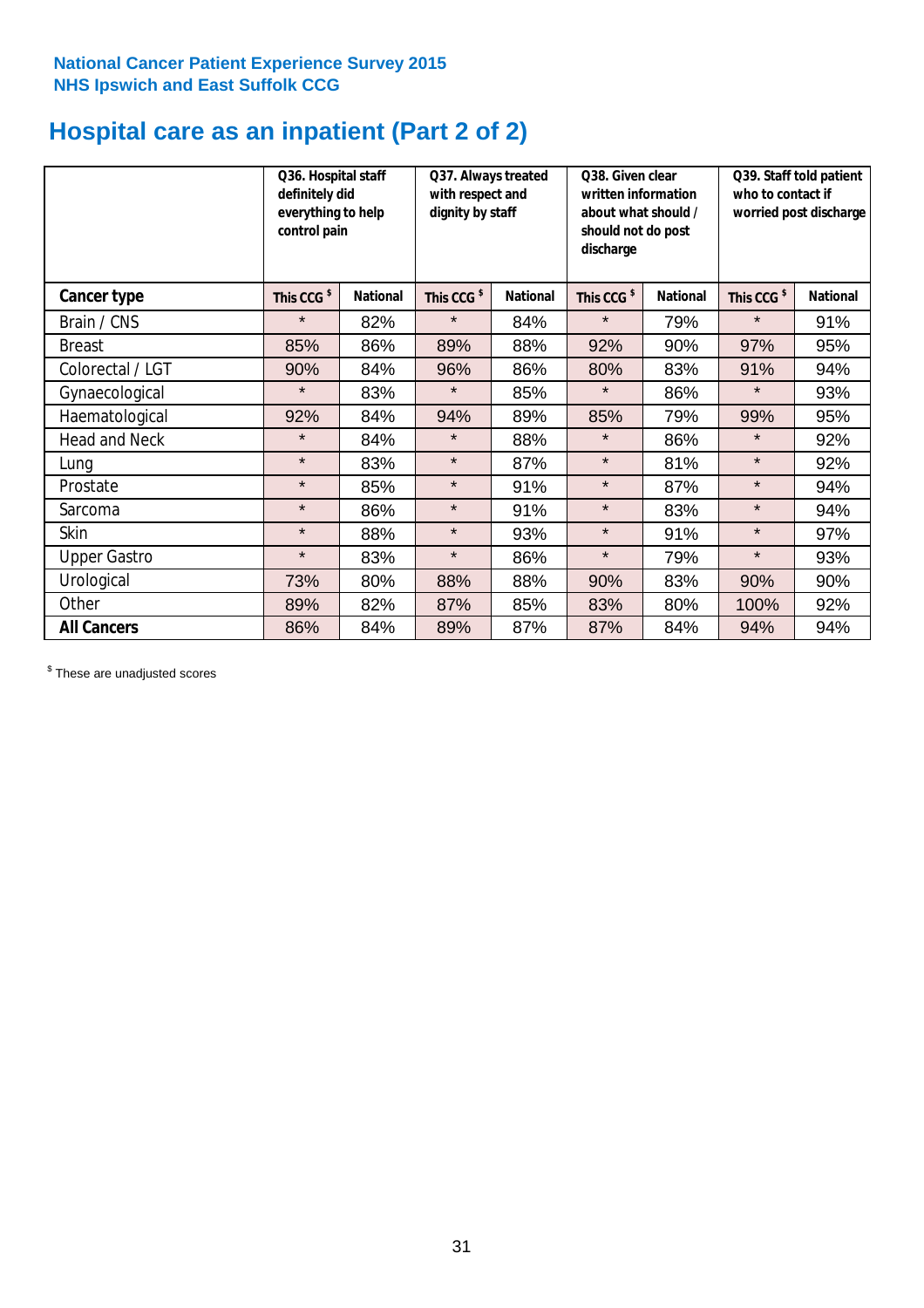# **Hospital care as a day patient / outpatient**

|                      | to discuss worries or<br>visit | Q41. Patient was able<br>fears with staff during | Q42. Doctor had the<br>right notes and other<br>documentation with<br>them |                 | Q44. Beforehand<br>patient had all<br>information needed<br>about radiotherapy<br>treatment |                 | Q45. Patient given<br>understandable<br>information about<br>whether radiotherapy<br>was working |                 |
|----------------------|--------------------------------|--------------------------------------------------|----------------------------------------------------------------------------|-----------------|---------------------------------------------------------------------------------------------|-----------------|--------------------------------------------------------------------------------------------------|-----------------|
| Cancer type          | This CCG <sup>\$</sup>         | <b>National</b>                                  | This CCG <sup>\$</sup>                                                     | <b>National</b> | This CCG <sup>\$</sup>                                                                      | <b>National</b> | This CCG <sup>\$</sup>                                                                           | <b>National</b> |
| Brain / CNS          | $\star$                        | 65%                                              | $\star$                                                                    | 94%             | $\star$                                                                                     | 85%             | $\star$                                                                                          | 52%             |
| <b>Breast</b>        | 75%                            | 70%                                              | 99%                                                                        | 95%             | 83%                                                                                         | 87%             | 64%                                                                                              | 60%             |
| Colorectal / LGT     | 86%                            | 73%                                              | 95%                                                                        | 95%             | $\star$                                                                                     | 85%             | $\star$                                                                                          | 55%             |
| Gynaecological       | $\star$                        | 70%                                              | $\star$                                                                    | 96%             | $\star$                                                                                     | 85%             | $\star$                                                                                          | 64%             |
| Haematological       | 70%                            | 74%                                              | 98%                                                                        | 97%             | $\star$                                                                                     | 82%             | $\star$                                                                                          | 64%             |
| <b>Head and Neck</b> | $\star$                        | 69%                                              | $\star$                                                                    | 95%             | $\star$                                                                                     | 86%             | $\star$                                                                                          | 60%             |
| Lung                 | 73%                            | 69%                                              | 94%                                                                        | 96%             | $\star$                                                                                     | 86%             | $\star$                                                                                          | 59%             |
| Prostate             | $\star$                        | 69%                                              | $\star$                                                                    | 95%             | $\star$                                                                                     | 88%             | $\star$                                                                                          | 61%             |
| Sarcoma              | $\star$                        | 68%                                              | $\star$                                                                    | 97%             | $\star$                                                                                     | 88%             | $\star$                                                                                          | 63%             |
| Skin                 | $\star$                        | 73%                                              | $\star$                                                                    | 96%             | $\star$                                                                                     | 81%             | $\star$                                                                                          | 63%             |
| <b>Upper Gastro</b>  | $\star$                        | 68%                                              | 91%                                                                        | 95%             | $\star$                                                                                     | 85%             | $\star$                                                                                          | 57%             |
| Urological           | 67%                            | 65%                                              | 92%                                                                        | 95%             | $\star$                                                                                     | 81%             | $\star$                                                                                          | 53%             |
| Other                | 73%                            | 67%                                              | 97%                                                                        | 95%             | $\star$                                                                                     | 83%             | $\star$                                                                                          | 59%             |
| <b>All Cancers</b>   | 73%                            | 70%                                              | 96%                                                                        | 96%             | 84%                                                                                         | 86%             | 66%                                                                                              | 60%             |

|                      | O47. Beforehand<br>patient had all<br>information needed<br>treatment | about chemotherapy | Q48. Patient given<br>understandable<br>information about<br>whether<br>chemotherapy was<br>working |                 |  |
|----------------------|-----------------------------------------------------------------------|--------------------|-----------------------------------------------------------------------------------------------------|-----------------|--|
| <b>Cancer type</b>   | This CCG <sup>\$</sup>                                                | <b>National</b>    | This CCG <sup>\$</sup>                                                                              | <b>National</b> |  |
| Brain / CNS          | $\star$                                                               | 82%                | $\star$                                                                                             | 57%             |  |
| <b>Breast</b>        | 71%                                                                   | 83%                | 52%                                                                                                 | 62%             |  |
| Colorectal / LGT     | 85%                                                                   | 86%                | 69%                                                                                                 | 65%             |  |
| Gynaecological       | $\star$                                                               | 86%                | $\star$                                                                                             | 68%             |  |
| Haematological       | 88%<br>85%                                                            |                    | 71%                                                                                                 | 75%             |  |
| <b>Head and Neck</b> | $\star$                                                               | 80%                | $\star$                                                                                             | 52%             |  |
| Lung                 | 90%                                                                   | 85%                | $\star$                                                                                             | 68%             |  |
| Prostate             | $\star$                                                               | 83%                | $\star$                                                                                             | 69%             |  |
| Sarcoma              | $\star$                                                               | 82%                | $\star$                                                                                             | 70%             |  |
| Skin                 | $\star$                                                               | 92%                | $\star$                                                                                             | 80%             |  |
| <b>Upper Gastro</b>  | $\star$                                                               | 83%                | $\star$                                                                                             | 64%             |  |
| Urological           | $\star$                                                               | 83%                | $\star$                                                                                             | 66%             |  |
| Other                | 80%                                                                   | 85%                | 67%                                                                                                 | 70%             |  |
| <b>All Cancers</b>   | 82%                                                                   | 84%                | 65%                                                                                                 | 68%             |  |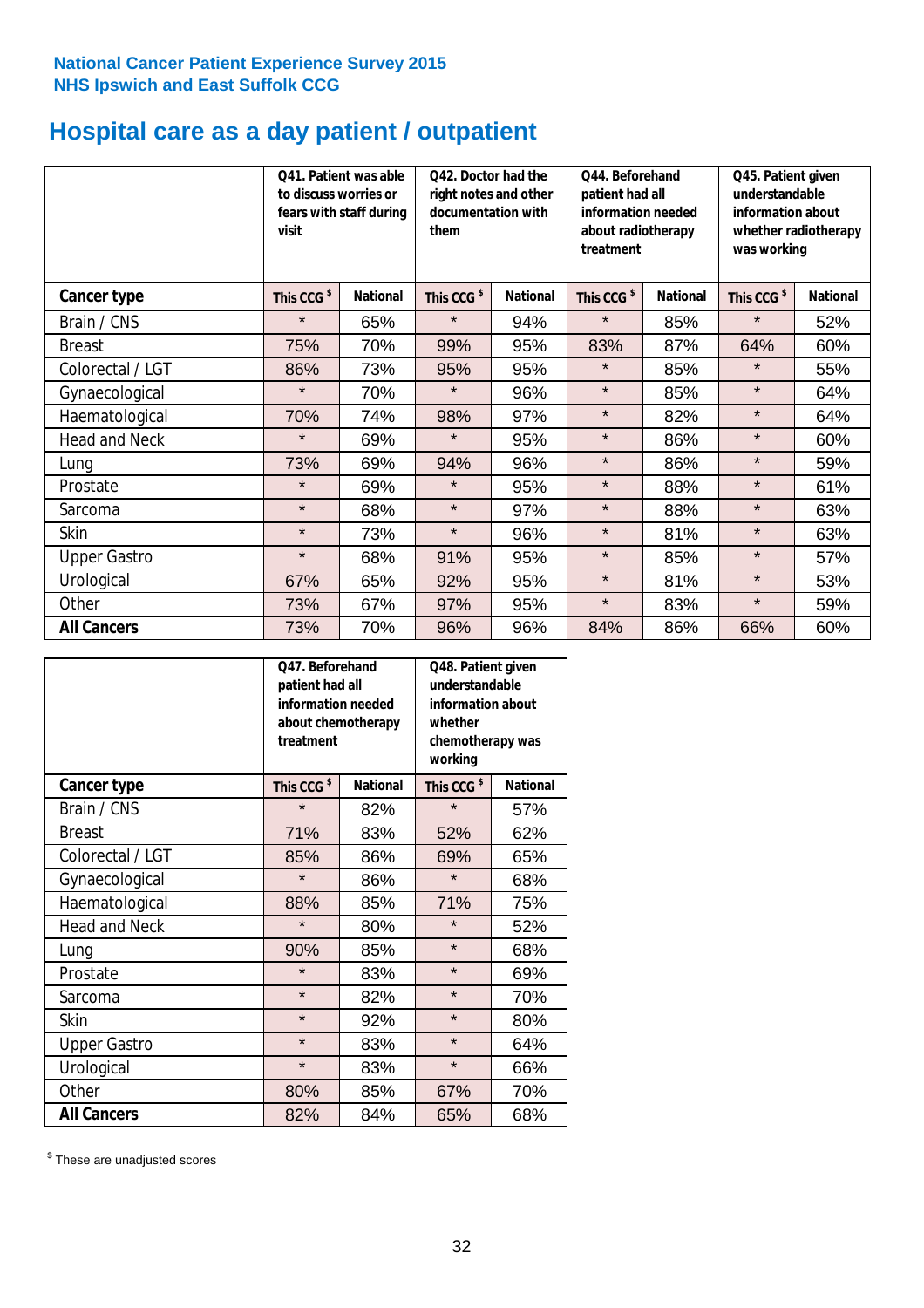# **Home care and support**

|                      |                        | Q49. Hospital staff<br>Q50. Patient definitely<br>given enough support<br>gave family or<br>from health or social<br>someone close all the<br>information needed to<br>services during<br>treatment<br>help with care at home |                        | Q51. Patient definitely<br>given enough support<br>from health or social<br>services after<br>treatment |                        |                 |
|----------------------|------------------------|-------------------------------------------------------------------------------------------------------------------------------------------------------------------------------------------------------------------------------|------------------------|---------------------------------------------------------------------------------------------------------|------------------------|-----------------|
| <b>Cancer type</b>   | This CCG <sup>\$</sup> | <b>National</b>                                                                                                                                                                                                               | This CCG <sup>\$</sup> | <b>National</b>                                                                                         | This CCG <sup>\$</sup> | <b>National</b> |
| Brain / CNS          | $\star$                | 56%                                                                                                                                                                                                                           | $\star$                | 44%                                                                                                     | n.a.                   | 44%             |
| <b>Breast</b>        | 56%                    | 57%                                                                                                                                                                                                                           | 60%                    | 54%                                                                                                     | 56%                    | 40%             |
| Colorectal / LGT     | 80%                    | 60%                                                                                                                                                                                                                           | 75%                    | 62%                                                                                                     | $\star$                | 52%             |
| Gynaecological       | $\star$                | 56%                                                                                                                                                                                                                           | $\star$                | 52%                                                                                                     | $\star$                | 42%             |
| Haematological       | 61%                    | 60%                                                                                                                                                                                                                           | 57%                    | 52%                                                                                                     | 45%                    | 43%             |
| <b>Head and Neck</b> | $\star$                | 59%                                                                                                                                                                                                                           | $\star$                | 53%                                                                                                     | $\star$                | 50%             |
| Lung                 | 60%                    | 57%                                                                                                                                                                                                                           | $\star$                | 52%                                                                                                     | $\star$                | 42%             |
| Prostate             | $\star$                | 55%                                                                                                                                                                                                                           | $\star$                | 47%                                                                                                     | $\star$                | 43%             |
| Sarcoma              | $\star$                | 59%                                                                                                                                                                                                                           | $\star$                | 58%                                                                                                     | $\star$                | 53%             |
| Skin                 | $\star$                | 67%                                                                                                                                                                                                                           | $\star$                | 58%                                                                                                     | $\star$                | 61%             |
| <b>Upper Gastro</b>  | 77%                    | 59%                                                                                                                                                                                                                           | $\star$                | 54%                                                                                                     | $\star$                | 45%             |
| Urological           | 62%                    | 55%                                                                                                                                                                                                                           | 57%                    | 47%                                                                                                     | 48%                    | 44%             |
| Other                | 45%                    | 54%                                                                                                                                                                                                                           | 48%                    | 55%                                                                                                     | $\star$                | 48%             |
| <b>All Cancers</b>   | 61%                    | 58%                                                                                                                                                                                                                           | 58%                    | 54%                                                                                                     | 50%                    | 45%             |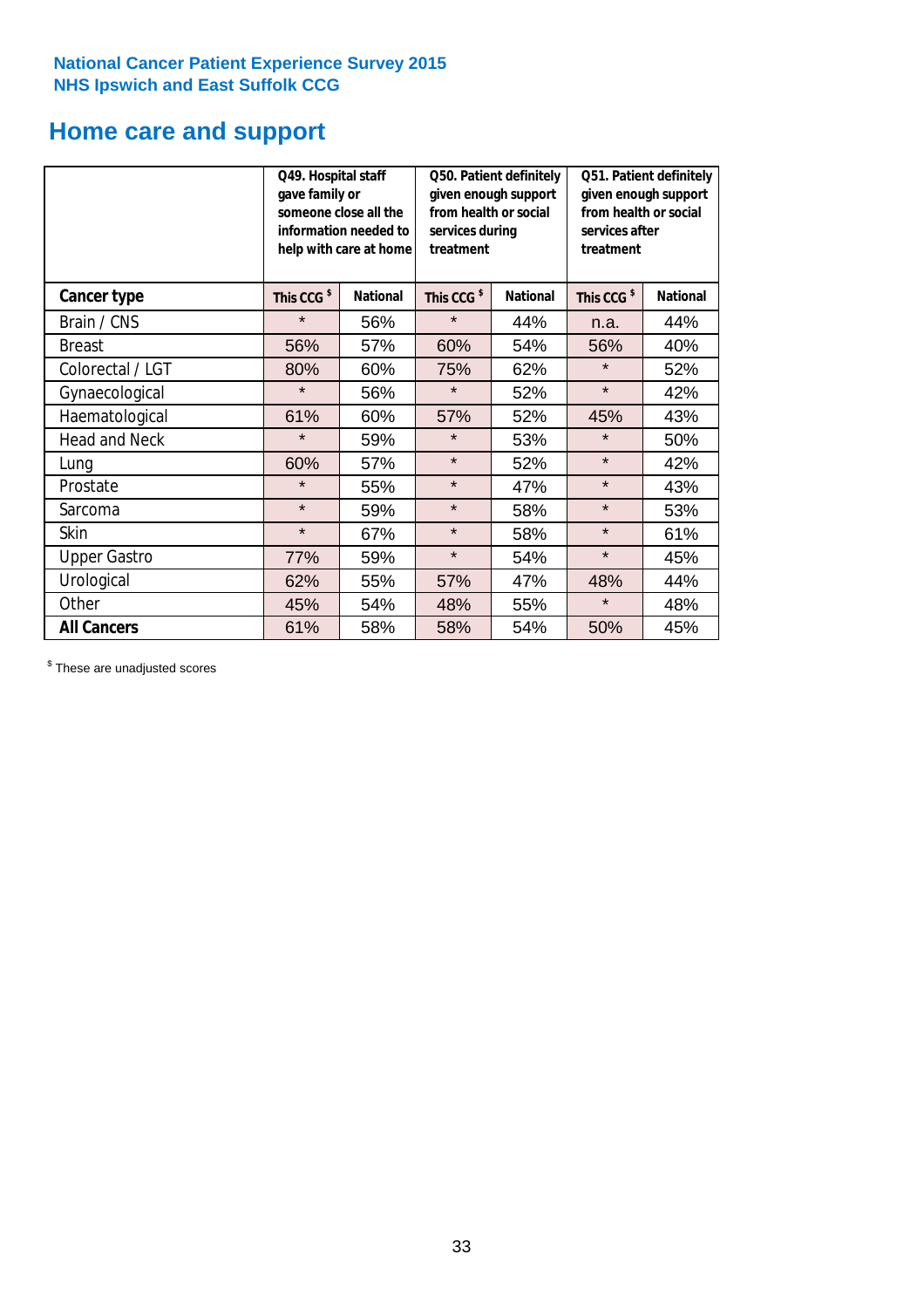# **Care from your general practice**

|                      | information about<br>treatment | Q52. GP given enough<br>patient's condition and | O53. Practice staff<br>definitely did<br>everything they could<br>to support patient |                 |  |
|----------------------|--------------------------------|-------------------------------------------------|--------------------------------------------------------------------------------------|-----------------|--|
| <b>Cancer type</b>   | This CCG <sup>\$</sup>         | <b>National</b>                                 | This CCG <sup>\$</sup>                                                               | <b>National</b> |  |
| Brain / CNS          | $\star$                        | 94%                                             | $\star$                                                                              | 59%             |  |
| <b>Breast</b>        | 98%                            | 96%                                             | 63%                                                                                  | 63%             |  |
| Colorectal / LGT     | 96%                            | 95%                                             | 72%                                                                                  | 63%             |  |
| Gynaecological       | $\star$                        | 95%                                             | $\star$                                                                              | 59%             |  |
| Haematological       | 96%                            | 96%                                             | 58%                                                                                  | 61%             |  |
| <b>Head and Neck</b> | $\star$                        | 93%                                             | $\star$                                                                              | 60%             |  |
| Lung                 | 94%                            | 95%                                             | 54%                                                                                  | 62%             |  |
| Prostate             | $\star$                        | 95%                                             | $\star$                                                                              | 67%             |  |
| Sarcoma              | $\star$                        | 97%                                             | $\star$                                                                              | 65%             |  |
| Skin                 | $\star$                        | 97%                                             | $\star$                                                                              | 71%             |  |
| <b>Upper Gastro</b>  | 96%                            | 94%                                             | $\star$                                                                              | 62%             |  |
| Urological           | 92%                            | 95%                                             | 71%                                                                                  | 64%             |  |
| Other                | 95%                            | 95%                                             | 58%                                                                                  | 61%             |  |
| <b>All Cancers</b>   | 95%                            | 95%                                             | 61%                                                                                  | 63%             |  |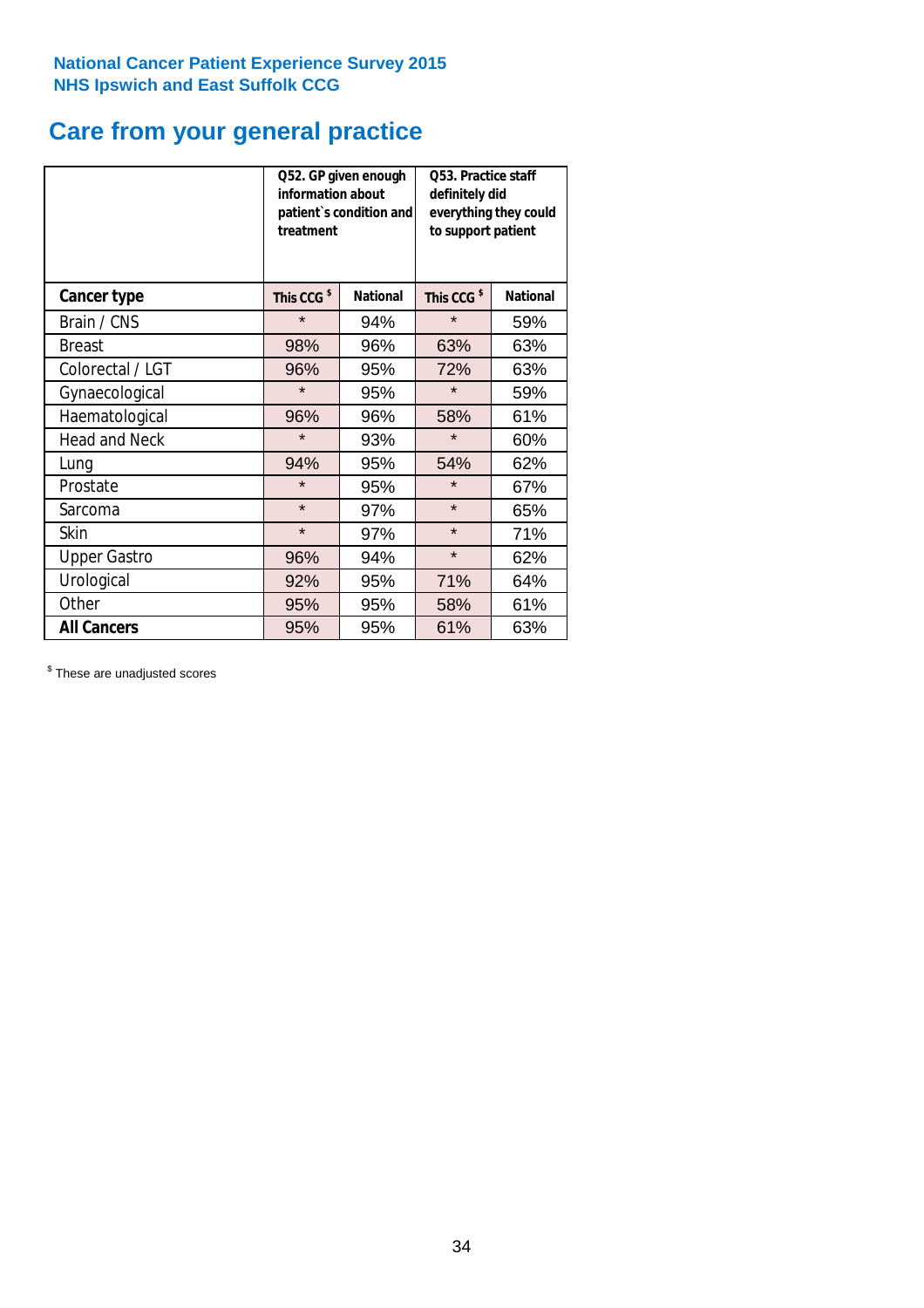# **Your overall NHS care**

|                      | Q54. Hospital and<br>community staff<br>always worked well<br>together |                 | Q55. Patient given a<br>care plan |                 | Q56. Overall the<br>administration of the<br>care was very good /<br>qood |                 | Q57. Length of time for<br>attending clinics and<br>appointments was<br>right |                 |
|----------------------|------------------------------------------------------------------------|-----------------|-----------------------------------|-----------------|---------------------------------------------------------------------------|-----------------|-------------------------------------------------------------------------------|-----------------|
| <b>Cancer type</b>   | This CCG <sup>\$</sup>                                                 | <b>National</b> | This CCG <sup>\$</sup>            | <b>National</b> | This CCG <sup>\$</sup>                                                    | <b>National</b> | This CCG <sup>\$</sup>                                                        | <b>National</b> |
| Brain / CNS          | $\star$                                                                | 45%             | $\star$                           | 29%             | $\star$                                                                   | 84%             | $\star$                                                                       | 60%             |
| <b>Breast</b>        | 67%                                                                    | 60%             | 41%                               | 35%             | 89%                                                                       | 90%             | 69%                                                                           | 64%             |
| Colorectal / LGT     | 69%                                                                    | 60%             | 40%                               | 36%             | 91%                                                                       | 88%             | 72%                                                                           | 68%             |
| Gynaecological       | $\star$                                                                | 58%             | $\star$                           | 29%             | $\star$                                                                   | 89%             | $\star$                                                                       | 66%             |
| Haematological       | 65%                                                                    | 63%             | 35%                               | 33%             | 92%                                                                       | 92%             | 56%                                                                           | 62%             |
| <b>Head and Neck</b> | $\star$                                                                | 58%             | $\star$                           | 34%             | $\star$                                                                   | 89%             | $\star$                                                                       | 65%             |
| Lung                 | 66%                                                                    | 63%             | 28%                               | 32%             | 97%                                                                       | 89%             | 89%                                                                           | 70%             |
| Prostate             | $\star$                                                                | 63%             | $\star$                           | 36%             | $\star$                                                                   | 87%             | $\star$                                                                       | 71%             |
| Sarcoma              | $\star$                                                                | 60%             | $\star$                           | 31%             | $\star$                                                                   | 90%             | $\star$                                                                       | 63%             |
| Skin                 | $\star$                                                                | 69%             | $\star$                           | 39%             | $\star$                                                                   | 89%             | $\star$                                                                       | 73%             |
| <b>Upper Gastro</b>  | 76%                                                                    | 58%             | $\star$                           | 36%             | 92%                                                                       | 88%             | 73%                                                                           | 66%             |
| Urological           | 60%                                                                    | 62%             | 27%                               | 26%             | 79%                                                                       | 84%             | 83%                                                                           | 73%             |
| Other                | 55%                                                                    | 56%             | 22%                               | 29%             | 89%                                                                       | 87%             | 66%                                                                           | 61%             |
| <b>All Cancers</b>   | 64%                                                                    | 61%             | 34%                               | 33%             | 89%                                                                       | 89%             | 69%                                                                           | 66%             |

|                      | Q58. Taking part in<br>cancer research | discussed with patient | Q59. Patient's average<br>rating of care scored<br>from very poor to very<br>good |                 |  |
|----------------------|----------------------------------------|------------------------|-----------------------------------------------------------------------------------|-----------------|--|
| <b>Cancer type</b>   | This CCG <sup>\$</sup>                 | <b>National</b>        | This CCG <sup>\$</sup>                                                            | <b>National</b> |  |
| Brain / CNS          | $\star$                                | 32%                    | $\star$                                                                           | 8.5             |  |
| <b>Breast</b>        | 25%                                    | 28%                    | 8.8                                                                               | 8.8             |  |
| Colorectal / LGT     | 20%                                    | 22%                    | 8.9                                                                               | 8.7             |  |
| Gynaecological       | $\star$                                | 27%                    | $\star$                                                                           | 8.7             |  |
| Haematological       | 37%                                    | 36%                    | 8.8                                                                               | 8.8             |  |
| <b>Head and Neck</b> | $\star$                                | 21%                    | $\star$                                                                           | 8.6             |  |
| Lung                 | 36%                                    | 34%                    | 8.7                                                                               | 8.6             |  |
| Prostate             | $\star$                                | 35%                    | $\star$                                                                           | 8.6             |  |
| Sarcoma              | $\star$                                | 29%                    | $\star$                                                                           | 8.7             |  |
| Skin                 | $\star$                                | 17%                    | $\star$                                                                           | 8.9             |  |
| <b>Upper Gastro</b>  | 32%                                    | 30%                    | 8.5                                                                               | 8.6             |  |
| Urological           | 7%                                     | 14%                    | 8.5                                                                               | 8.5             |  |
| Other                | 27%                                    | 31%                    | 8.7                                                                               | 8.6             |  |
| <b>All Cancers</b>   | 27%                                    | 28%                    | 8.7                                                                               | 8.7             |  |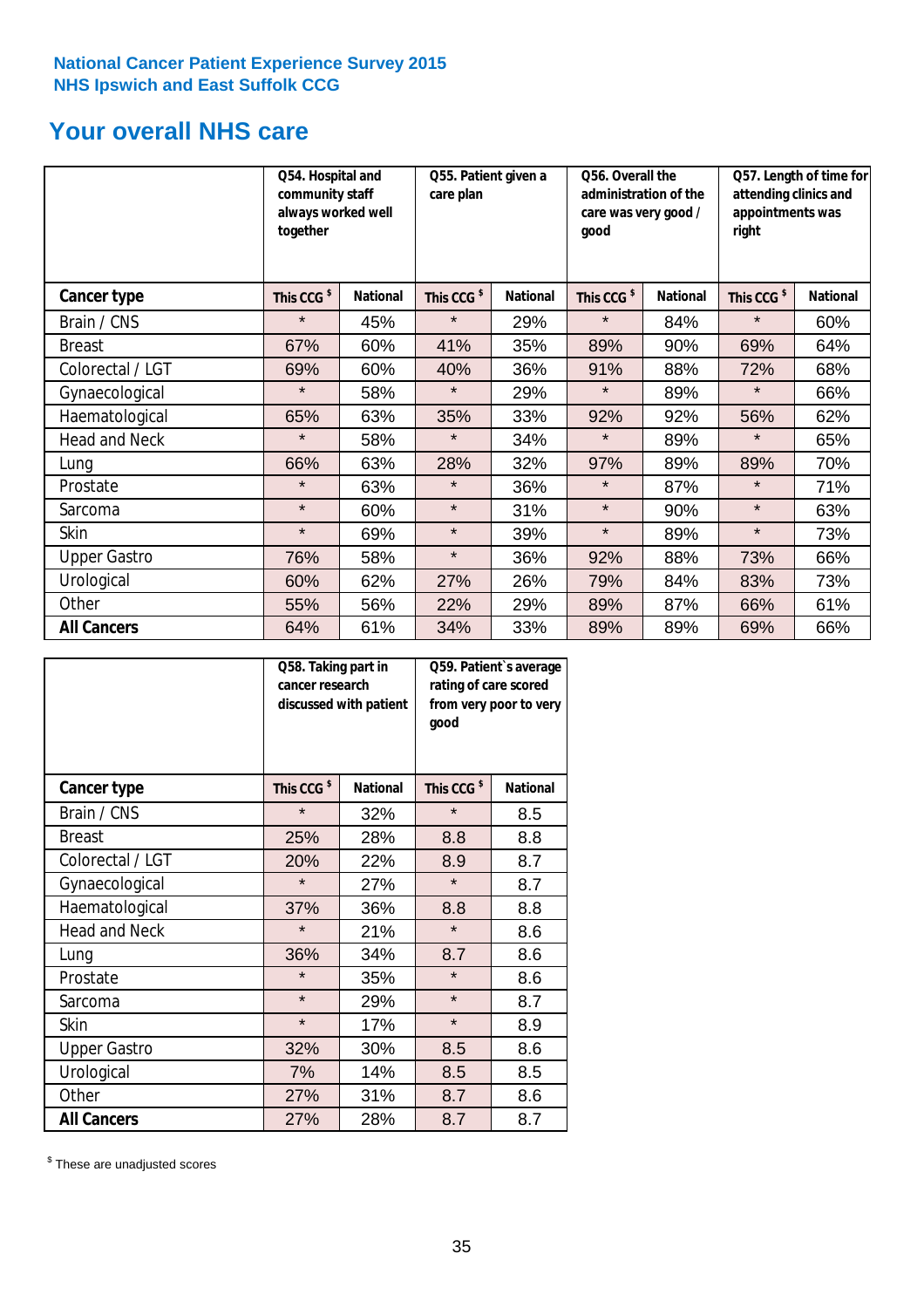# **Annex**

# **Methodology**

The sample for the survey included all adult (aged 16 and over) NHS patients, with a confirmed primary diagnosis of cancer, discharged from an NHS Trust after an inpatient episode or day case attendance for cancer related treatment in the months of April, May and June 2015.

The patients included in the sample had relevant cancer ICD10 codes (C00-99 excluding C44 and C84, and D05) in the first diagnosis field of their patient records, applied to their patient files by the relevant NHS Trust, and were alive at the point at which fieldwork commenced. Deceased checks were undertaken on up to three occasions during fieldwork, to ensure that questionnaires were not sent to patients who had died since their treatment.

Trust samples were checked rigorously for duplicates and patient lists were also de-duplicated nationally to ensure that patients did not receive multiple copies of questionnaires.

The fieldwork for the survey was undertaken between October 2015 and March 2016.

For the first time, the survey used a mixed mode methodology. Questionnaires were sent by post with two reminders where necesssary, but also included an option to complete online. A Freephone helpline was available for respondents to ask questions about the survey, to enable them to complete their questionnaires over the phone, and to provide access to a translation and interpreting facility for those whose first language was not English.

The Health Research Authority supported the survey by granting Section 251 approval.

## **Further information**

Further information on survey methodology, as well as all of the national and local reports and data, is available at www.ncpes.co.uk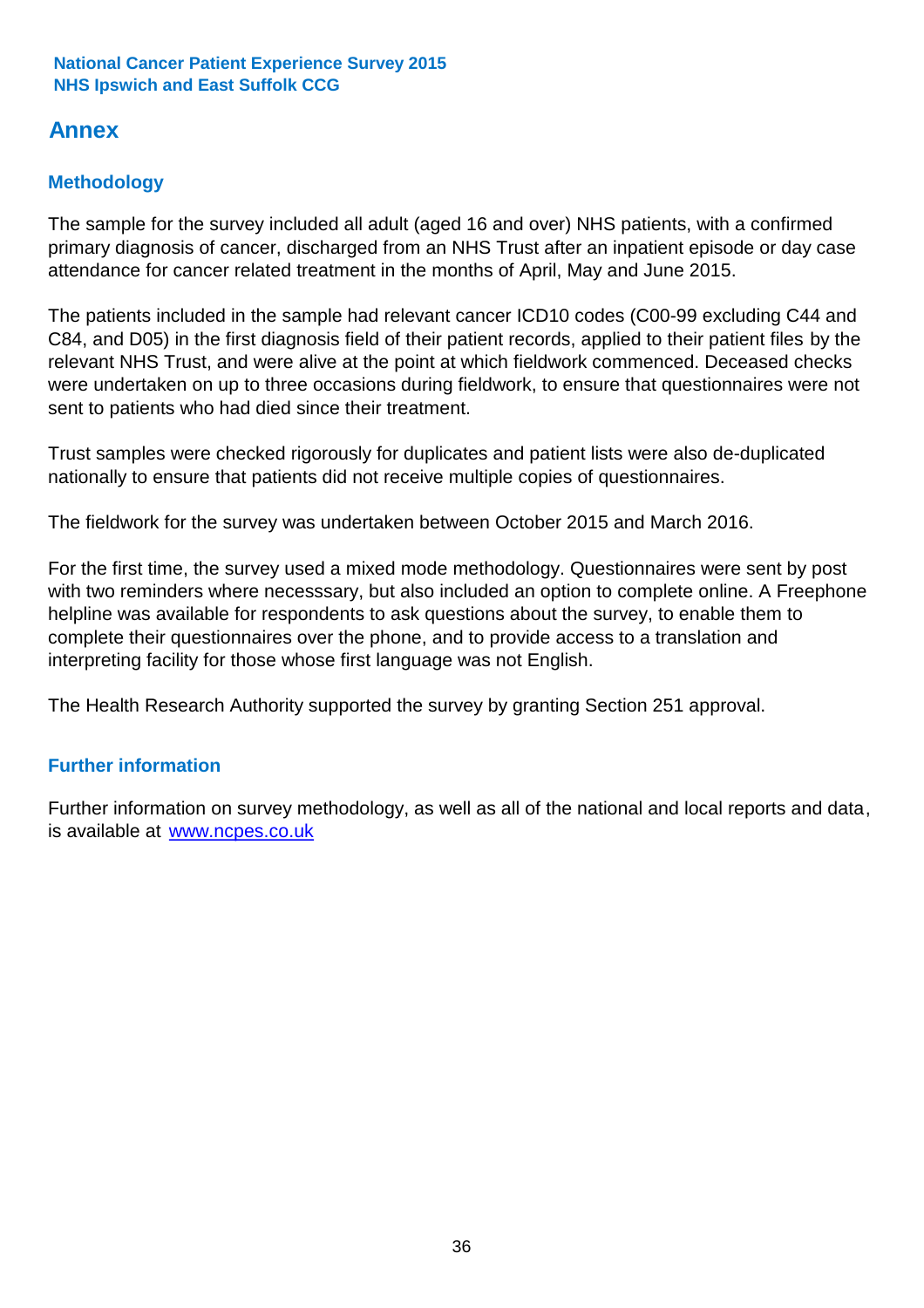### **Redevelopment of the 2015 survey**

A number of significant changes have been made to the National Cancer Patient Experience Survey in 2015:

- the length of the questionnaire has been reduced
- response options have been reviewed and changed to make them consistent throughout the survey
- some of the questions and / or answer options have been changed so that they are now in line with questions in other patient surveys (e.g. the Care Quality Commission national patient surveys), to improve comparability between them
- the topic areas within the questionnaire have been redesigned to capture the whole patient journey.

There are 50 questions in the questionnaire that relate directly to patient experience. Of these, 14 remain unchanged from previous years; and a further 21 have been slightly amended. We draw caution in directly comparing data from the 2015 survey to the findings of the previous CPES surveys, even for identical questions. Changes in the structure of the survey instrument (questionnaire) and also the administration of the survey (calendar period and length of time from sampling to field work start and completion) may influence nationwide averages, although these features will not greatly impact on relative comparisons (e.g. between patient groups or hospitals).

The other 15 questions are either new or substantially changed from previous years.

It is expected that there will be few, if any changes, to the questionnaire going forward so we will be able to compare the results year on year. Where changes are necessary they are expected to be for methodological reasons or to improve question reliability.

Another significant change in 2015 is that an online version of the questionnaire has been developed. The online version was developed to make the questionnaire more accessible for respondents. This may have an impact on the demographic characteristics of the respondents. This may be an improvement if previously underrepresented groups have responded. However, changes to the demographics of respondents may have implications on the overall results - and again, leads us to draw caution in directly comparing results with previous years.

### **Official Statistics**

The 2015 survey data has been published for the first time as Official Statistics. The 2015 survey data has been produced and published in line with the Code of Practice for Official Statistics.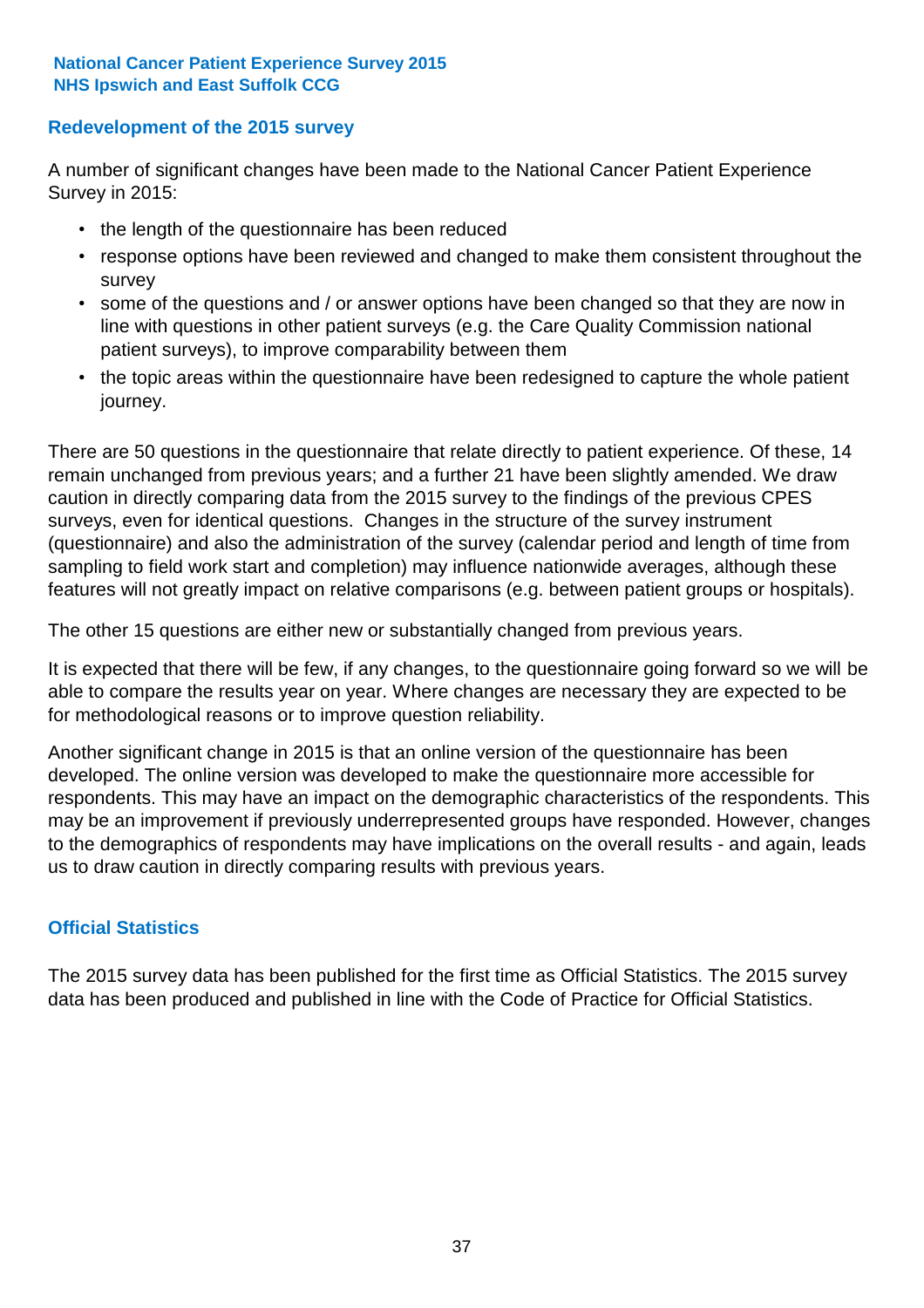### **Scoring methodologies**

49 of the 50 questions relating directly to patient experience have been summarised as the score of the percentage of patients who reported a positive experience. For example:

- question 6 asks: "Overall, how did you feel about the length of time you had to wait for your test to be done?". Responses have been recorded as positive only for those patients who selected the first option ("It was about right")
- question 11 asks: "When you were told you had cancer, were you given written information about the type of cancer you had?". Responses have been recorded as positive only for those patients who selected the first option ("Yes, and it was easy to understand").

Where options do not provide any information on positive/negative patient experience (e.g. "Don't know / can't remember"), they are excluded from the score.

The other question (question 59) asks respondents to rate their overall care on a scale of 0 to 10. Scores have been given as an average on this scale.

A copy of the 2015 questionnaire, marked up with all of these scoring conventions, is available at www.ncpes.co.uk

Further details on the scoring methodology can be found in the technical document for the survey, available at <u>www.ncpes.co.uk</u>

#### **Case-mix adjustment**

For the first time in 2015, case-mix adjusted findings are being presented alongside unadjusted results for CCGs. Case-mix adjustment allows us to account for the impact that differing patient populations might have on results. By using the case-mix adjusted estimates we can obtain a greater understanding of how a CCG is performing given their patient population.

The factors taken into account in this case-mix adjustment are gender, age, ethnic group, deprivation, and tumour group.

For further details on case-mix adjustment, please refer to the technical document for the survey, available at www.ncpes.co.uk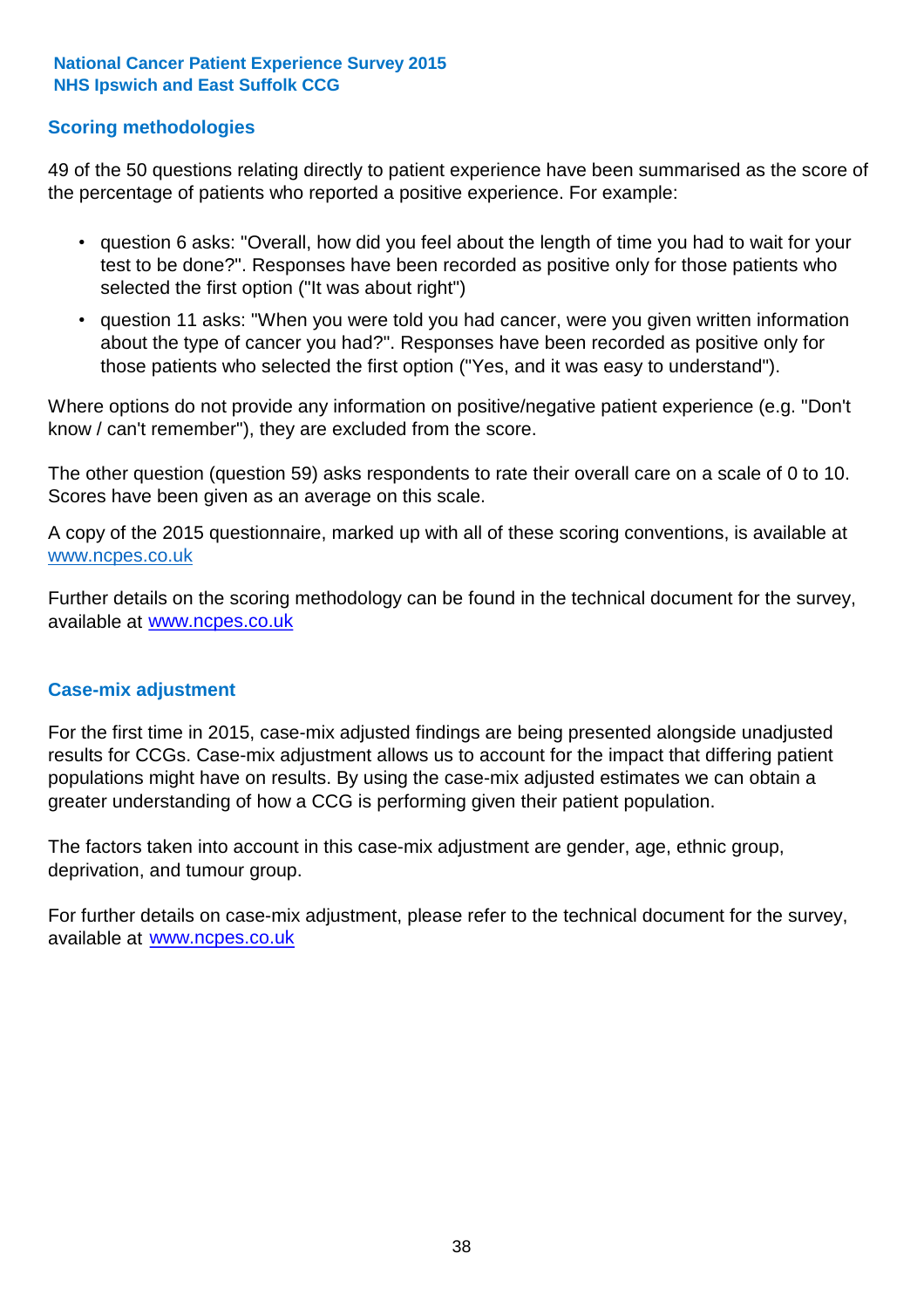### **Response Rates**

|                 | Sample<br><b>Size</b> | <b>Excluded</b> | Adjusted<br><b>Sample</b> | <b>Not</b><br><b>Returned Refused</b> | Blank /         | Completed | Response<br>Rate |
|-----------------|-----------------------|-----------------|---------------------------|---------------------------------------|-----------------|-----------|------------------|
| <b>National</b> | 116,991               | 8.719           | 108,272                   | 33,168                                | 3.918           | 71,186    | 66%              |
| <b>06L</b>      | 921                   | 63              | 858                       | 214                                   | 30 <sub>l</sub> | 614       | 72%              |

#### **Respondents by tumour group**

The tables below show the numbers of patients from each tumour group and the age and gender distribution of these patients.

| <b>Tumour Group</b>  | Number of<br>respondents* |
|----------------------|---------------------------|
| Brain / CNS          | 4                         |
| <b>Breast</b>        | 108                       |
| Gynaecological       | 19                        |
| Colorectal / LGT     | 56                        |
| Lung                 | 47                        |
| <b>Skin</b>          | 18                        |
| Haematological       | 168                       |
| <b>Upper Gastro</b>  | 42                        |
| Other                | 55                        |
| Urological           | 61                        |
| Prostate             | 17                        |
| Sarcoma              | 10                        |
| <b>Head and Neck</b> | 9                         |

*\* These figures may not match the numerator for all questions in the 'Comparisons by tumour group' section of this report, because not all questions were answered by all respondents.*

### **Respondents by age and gender**

The questionnaire asked respondents to give their year of birth. This information has been amalgamated into 8 age bands. The age and gender distribution for the CCG was as follows:

|             | 16-24 | 25-34 | 35-44 | 45-54 | 55-64 | 65-74 | 75-84 | $85+$ | Total |
|-------------|-------|-------|-------|-------|-------|-------|-------|-------|-------|
| <b>Male</b> |       |       | ⌒     | 30    | 44    | 120   | 86    | 18    | 301   |
| Female      |       |       | 9     | 41    | 74    | 107   | 67    | 13    | 313   |
| Total       |       |       |       |       | 118   | 227   | 153   | 31    | 614   |